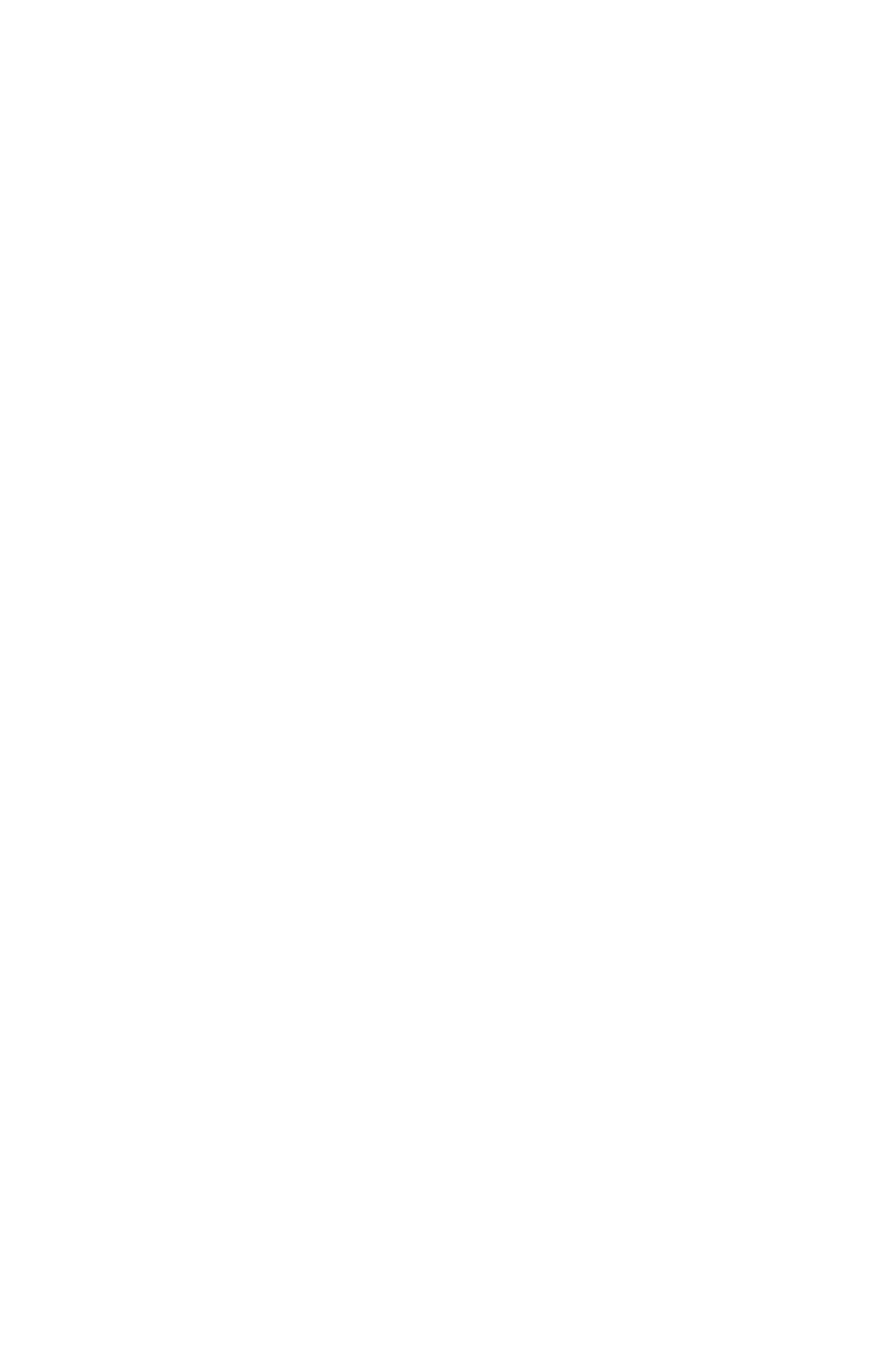# **Introduction**

**Open Parliament Action Plans** have proven to be a useful tool to advance legislative openness through an innovative process involving an important collaboration with civil society. A **practical step by step guide** explaining how to develop Open Parliament Action Plans in accordance with OGP's co-creation standards and legislative policy, with insights from parliamentarians, parliamentary clerks and civil society representatives who have gone through this process, will be a valuable resource for others working on their first plan or those who wish to improve their processes.

A draft working document has been developed by ParlAmericas in collaboration with the Open Parliament e-Network (OPeN), and through input by parliamentarians, parliamentary staff and civil society representatives at ParlAmericas working sessions, including the 3rd Gathering of the ParlAmericas Open Parliament Network on the occasion of the VIII Summit of the Americas: Open States for Democratic Governance Against Corruption held on April 11-12, 2018 in Lima, Peru and the Co-Creation Meeting: Guide to Develop Open Parliament Action Plans that took place on December 6-7, 2018 in Santiago, Chile.

While the full guide is still in development, this executive summary was produced to provide an overview of the process to develop an Open Parliament Action Plan and as a means to invite further input into the long form of the guide. Should you wish to share your experience with us to help inform this guide, please do not hesitate to contact parlamericasopn@parlamericas.org.

The full guide, along with this executive summary, will be updated following a further consultative process and will be published in 2019.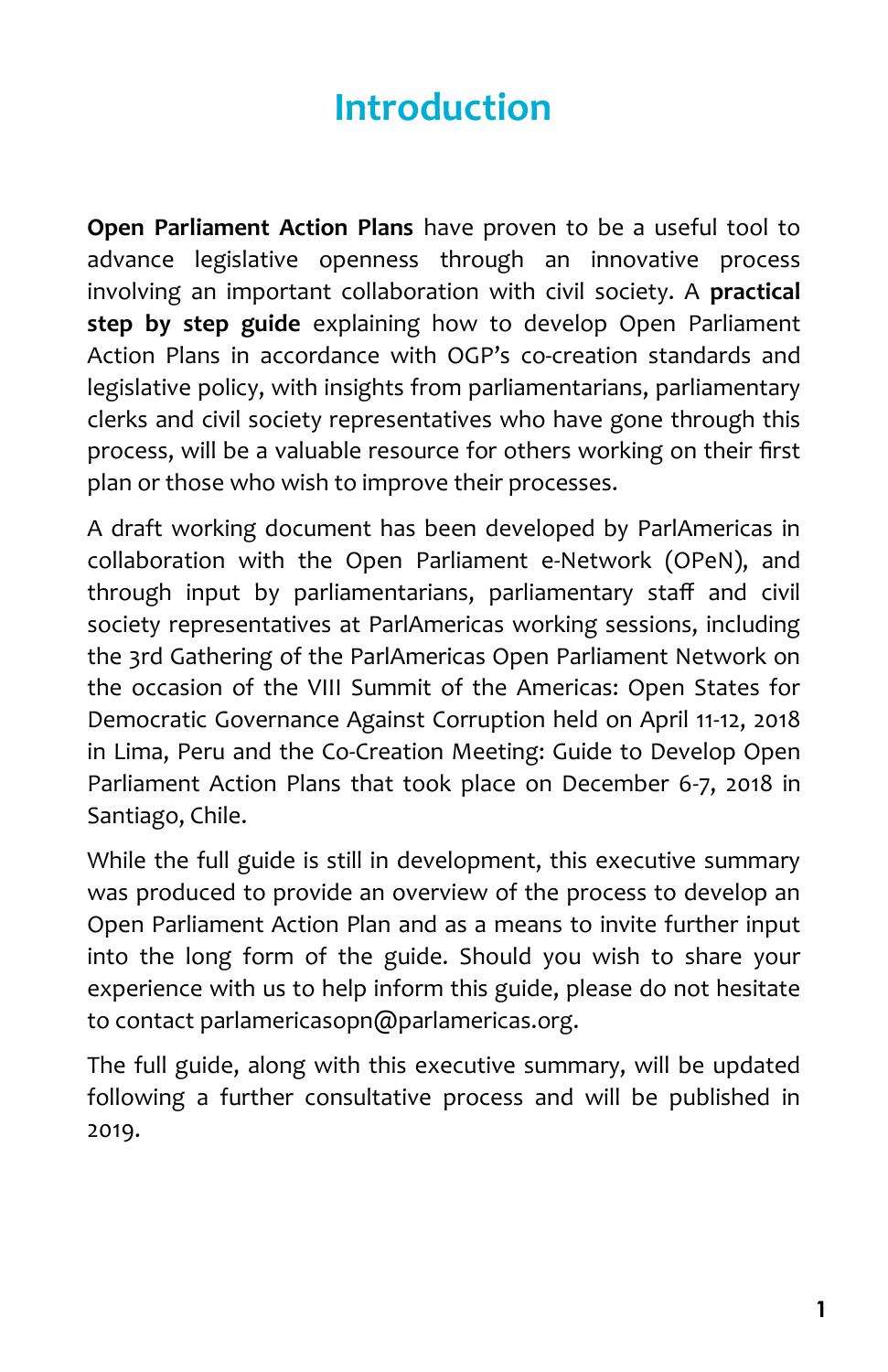### **What are Open Parliaments?**

An Open Parliament refers to a form of interaction between citizens and legislatures that promotes parliamentary openness and transparency, to ensure access to public information, accountability, citizen participation, and high probity and ethical standards in parliamentary work.



#### **Transparency and Access to Information**

Citizens' right to information that is of public interest through mechanisms for the disclosure of reliable information and compliance with requests for such information.



#### **Accountability**

Ability of the public to hold the government, including parliament, to account for its policy and service delivery performance.



#### **Citizen Participation**

Active involvement of citizens in public decision-making processes that may impact their lives.



#### **Ethics and Probity**

Norms of highest integrity that individuals should adhere to while serving as public servants.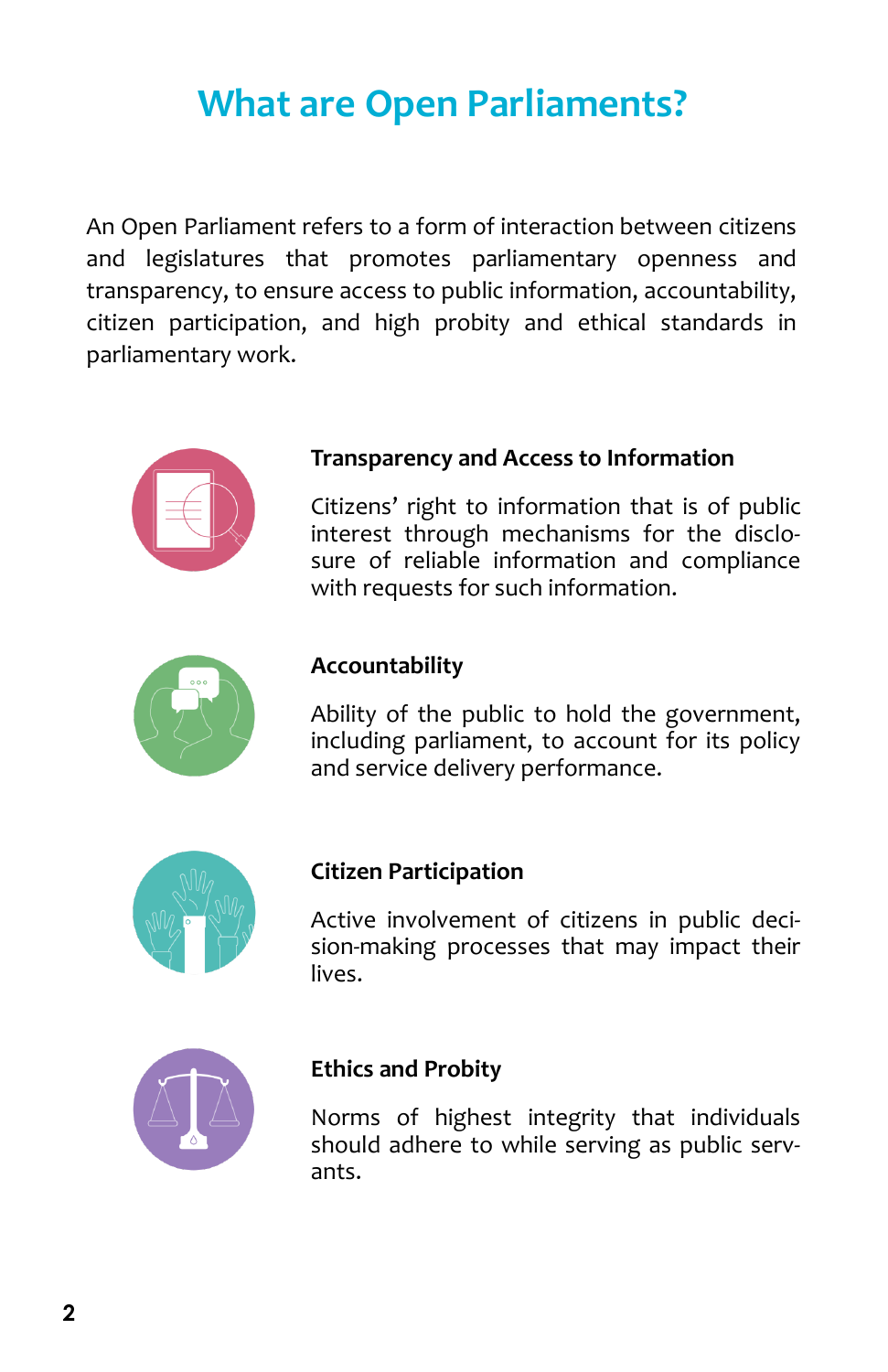### **What is an Open Parliament Action Plan?**

An Open Parliament Action Plan is a mechanism through which a parliament commits to advancing openness and strengthening representation and oversight, in collaboration with civil society. A co -creation process allows parliament and civil society to identify priorities to implement, and to monitor and evaluate progress towards these commitments.

Given the goal to improve interaction with citizens, inviting various stakeholder groups and citizens more broadly to engage in the planning process can go a long way to increase the effectiveness and public legitimacy of this decision-making process. It is based on this logic that the concept of **Co-Creation** is applied to Open Parliament Action Plans.

### **What is the Open Government Partnership?**

The [Open Government Partnership \(OGP\)](https://www.opengovpartnership.org/) is a multilateral initiative that aims to secure concrete commitments from governments to promote transparency, empower citizens, fight corruption, and harness new technologies to strengthen governance.

Participation in OGP is led by the executive branch of government. To become a member of OGP, participating countries must meet [eligibility criteria](https://www.opengovpartnership.org/how-join) and a [values check,](https://www.opengovpartnership.org/resources/eligibility-criteria) endorse a high-level Open [Government Declaration,](https://www.opengovpartnership.org/open-government-declaration) deliver a country action plan developed with public consultation, and commit to independent reporting on their progress going forward. Since its launch in 2011, 79 OGP participating countries and 20 subnational governments have made over 3,100 commitments to make their governments more open and accountable.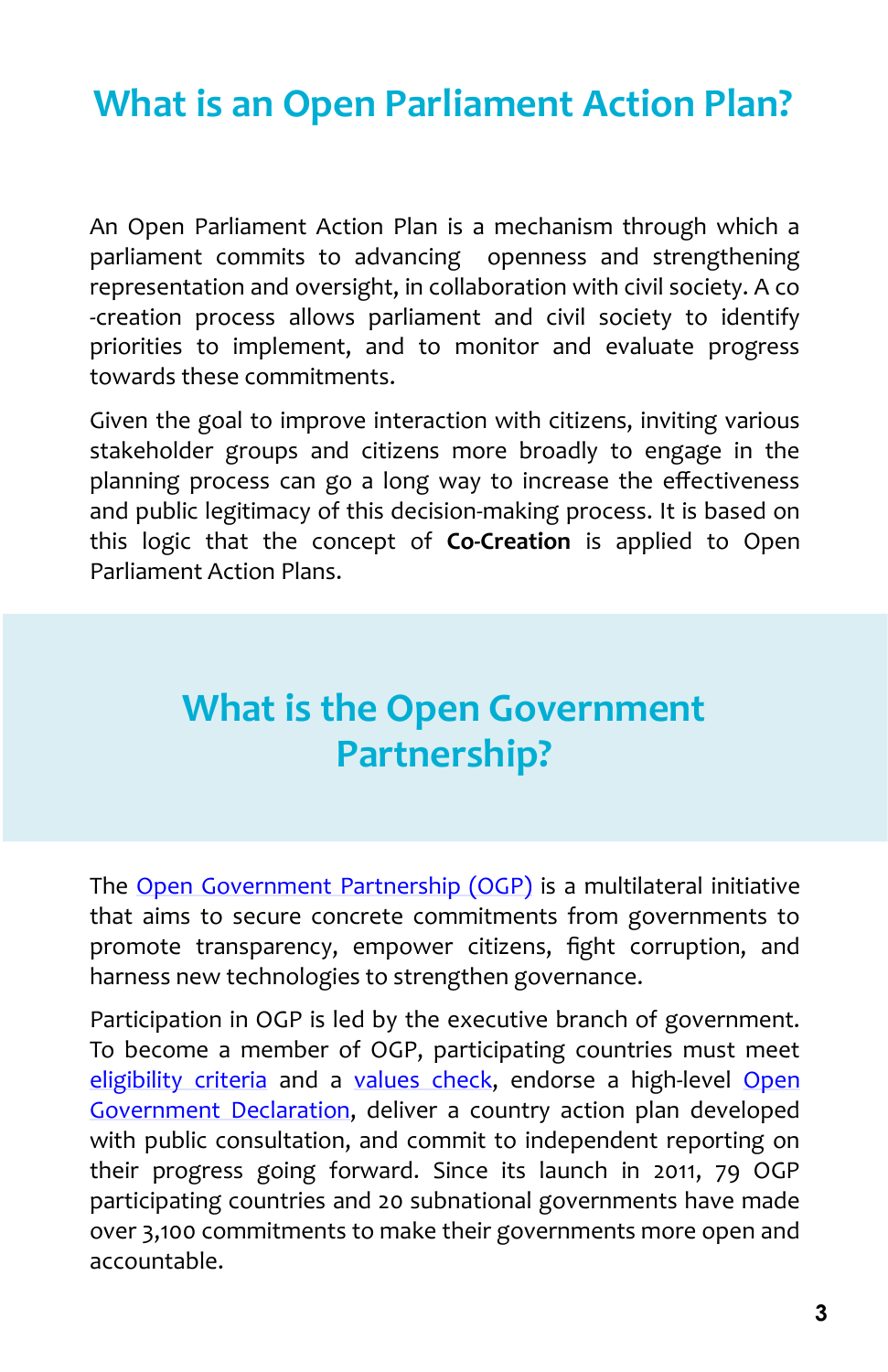# **How do these efforts relate to the Open Government Partnership?**

OGP promotes the engagement of parliaments from participating countries and local governments in their Action Plan process. In accordance with OGP'[s Parliamentary Engagement Policy,](https://www.opengovpartnership.org/resources/parliamentary-engagement-policy-guidance-2017) parliaments can contribute in two ways:

- 1. Submit stand-alone legislative openness commitments to be included in the government's 2-year Action Plan.
- 2. Co-create an independent Open Parliament Action Plan to be included as an annex or separate chapter to the government's 2 year Action Plan.

Either option requires parliaments to follow the OGP principles and participation requirements, including applying OGP Co-[Creation and](https://www.opengovpartnership.org/ogp-participation-co-creation-standards)  [Participation Standards,](https://www.opengovpartnership.org/ogp-participation-co-creation-standards) and participating in the OGP Independent Reporting Mechanism's evaluations. This includes publicly sharing regular progress updates through an online repository.

While undertaking this process through OGP brings additional benefits, parliaments whose countries do not currently participate in OGP can also develop their own stand-alone Open Parliament Action Plan, to achieve the same objectives.

These efforts to advance legislative openness, both in OGP participating countries as well as non-OGP participating countries, are supported by the Open Parliament e-Network, or OPeN (formerly the OGP Legislative Openness Working Group), led by ParlAmericas, National Democratic Institute, Latin American Legislative Transparency Network, Westminster Foundation for Democracy, Directorio Legislativo, and the Office for Democratic Insitutions and Human Rights (ODIHR) of the Organization for Security and Co-operation in Europe (OSCE).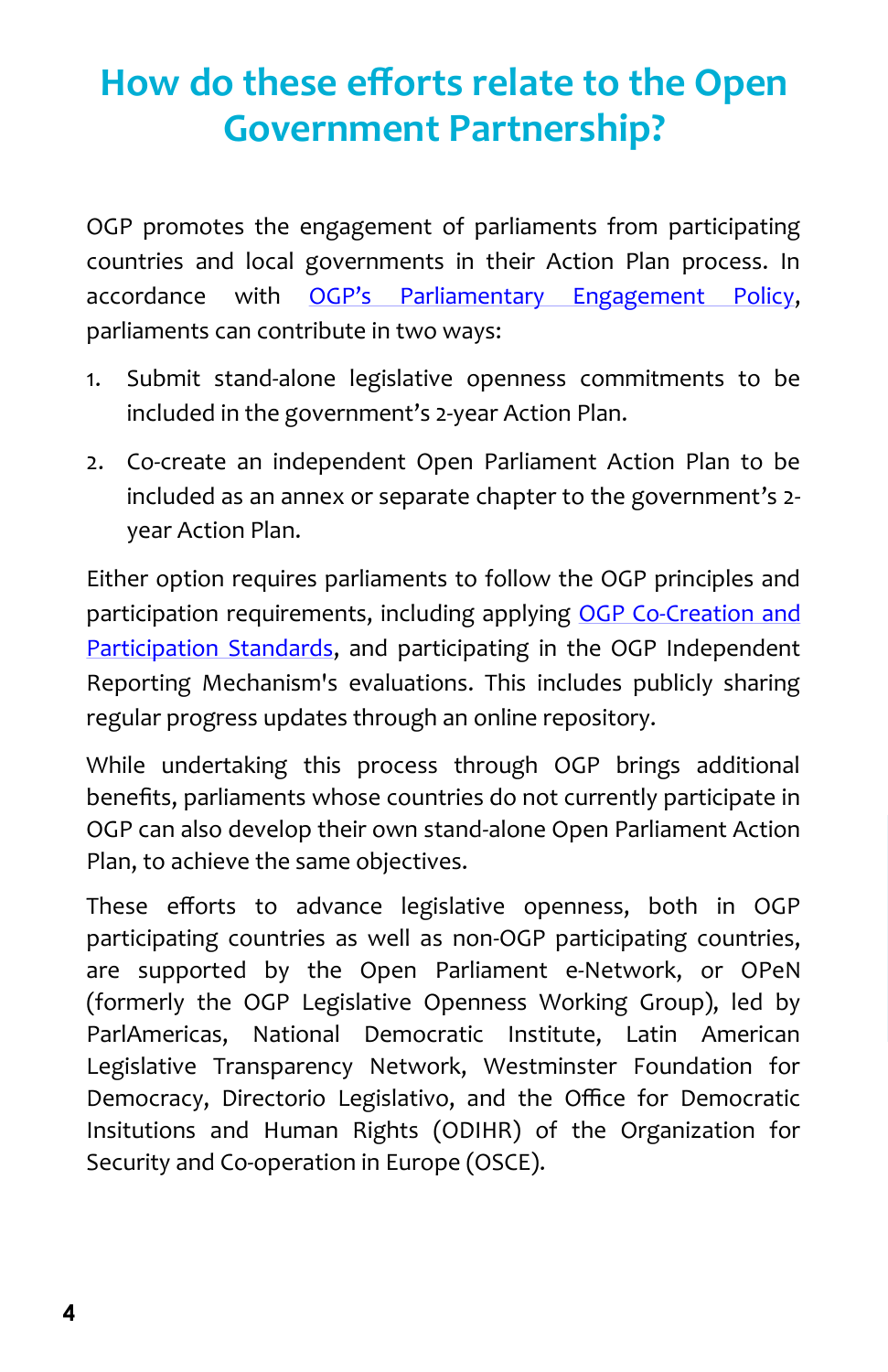# **Examples of Open Parliament Action Plans**

| <b>Country</b> |                 | <b>Action Plans</b>             |
|----------------|-----------------|---------------------------------|
| $^\star$       | Chile           | 2017-2018; 2014-2016            |
| Ŵ              | Colombia        | 2018-2019; 2017-2018; 2016-2017 |
|                | Costa Rica      | 2016-2017; 2015-2016            |
|                | France          | 2018-2020; 2015-2016            |
|                | Georgia         | 2018-2019; 2017; 2015-2016      |
|                | Guatemala       | 2016-2017                       |
|                | Indonesia       | 2018-2020                       |
|                | Kosovo          | 2016-2020                       |
| ◉              | North Macedonia | 2018-2020                       |
|                | Paraguay        | 2016-2018                       |
|                | <b>Ukraine</b>  | 2016-2017                       |

### **How to use this guide?**

This guide provides a practical overview of the steps needed for the development, implementation, monitoring and evaluation of Open Parliament Action Plans undertaken both within the framework of OGP and separately. Each step includes a brief introduction and a description of relevant considerations and/or options available.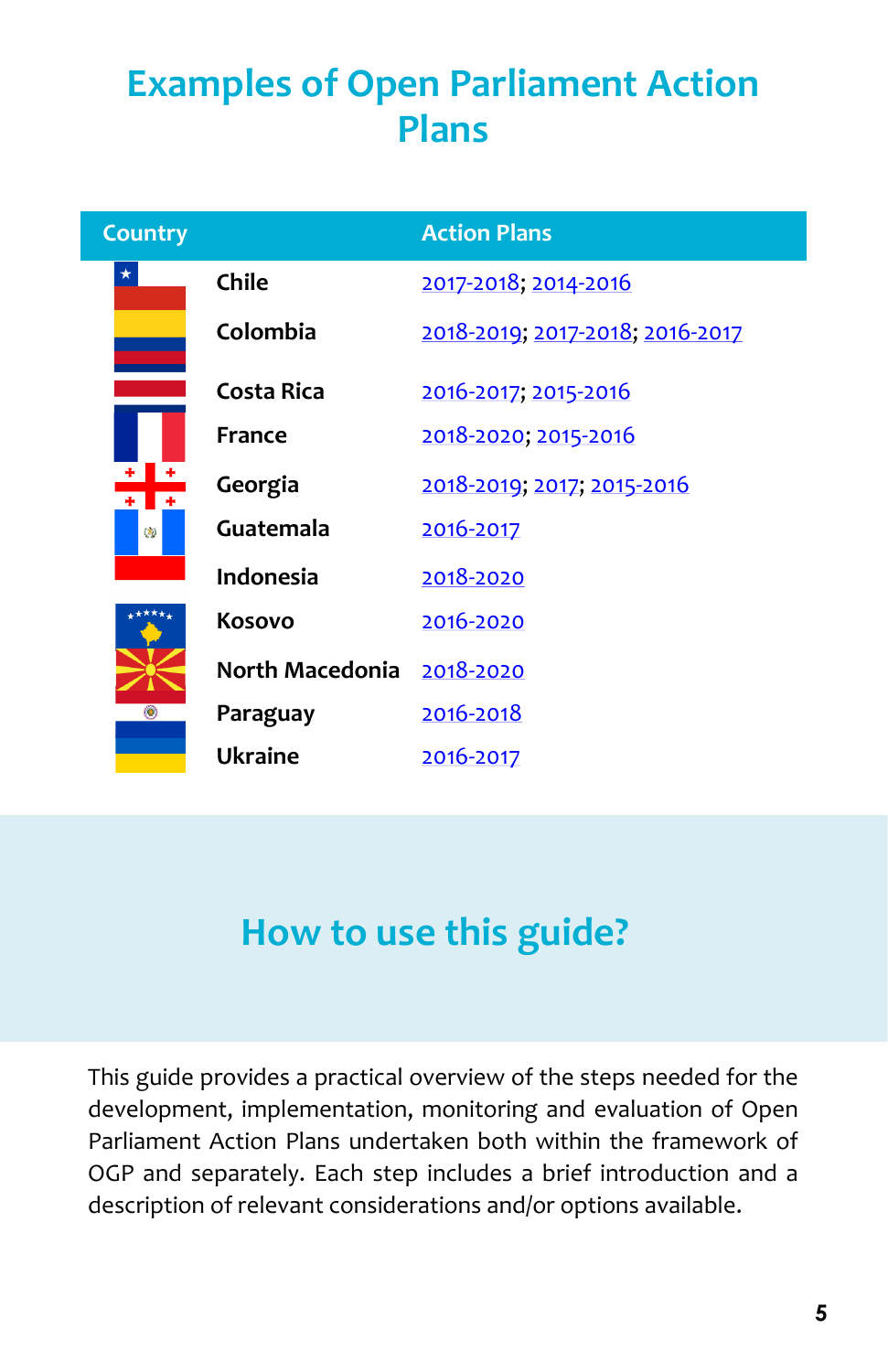### **Main Steps to Develop an Open Parliament Action Plan**

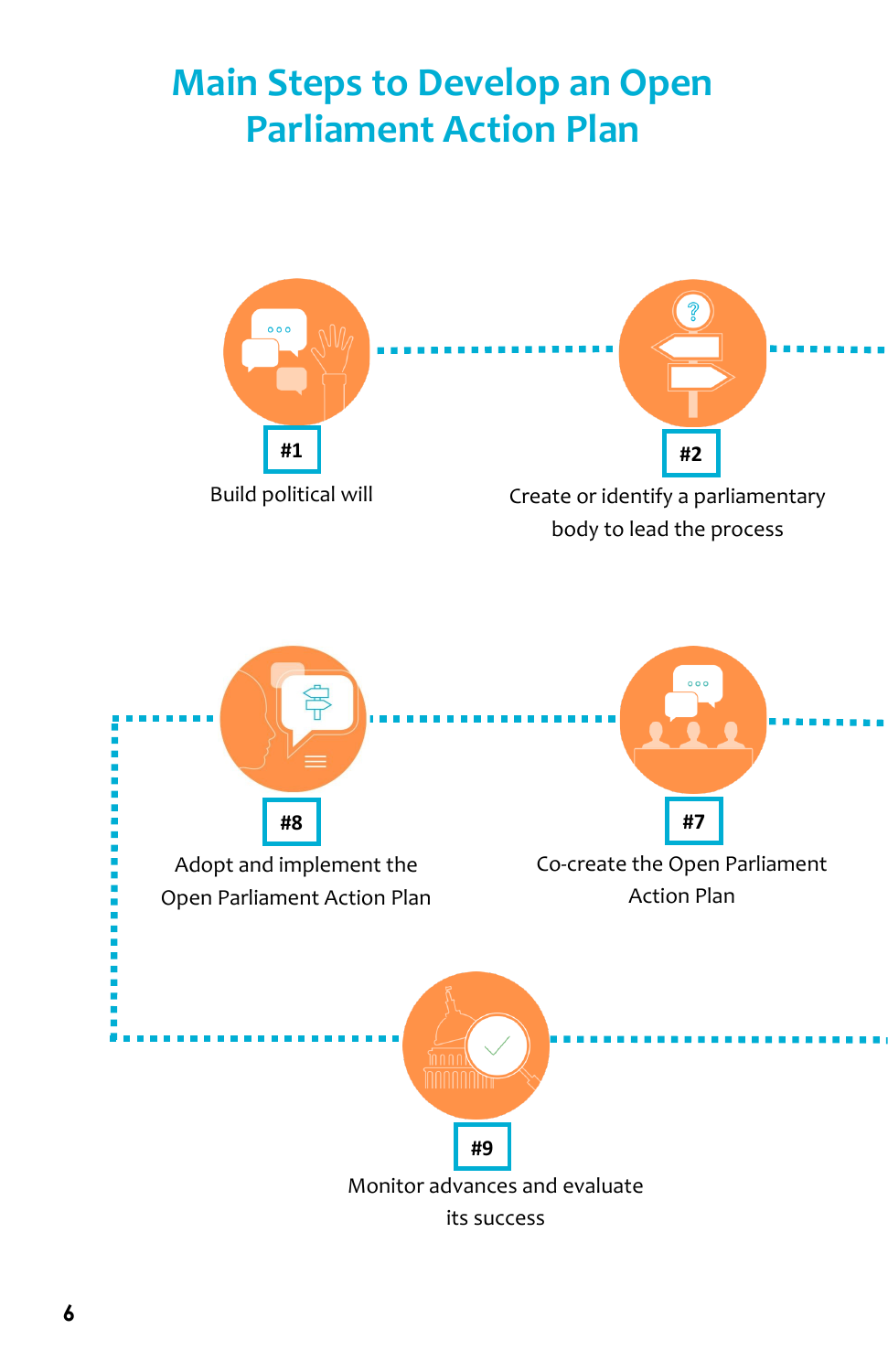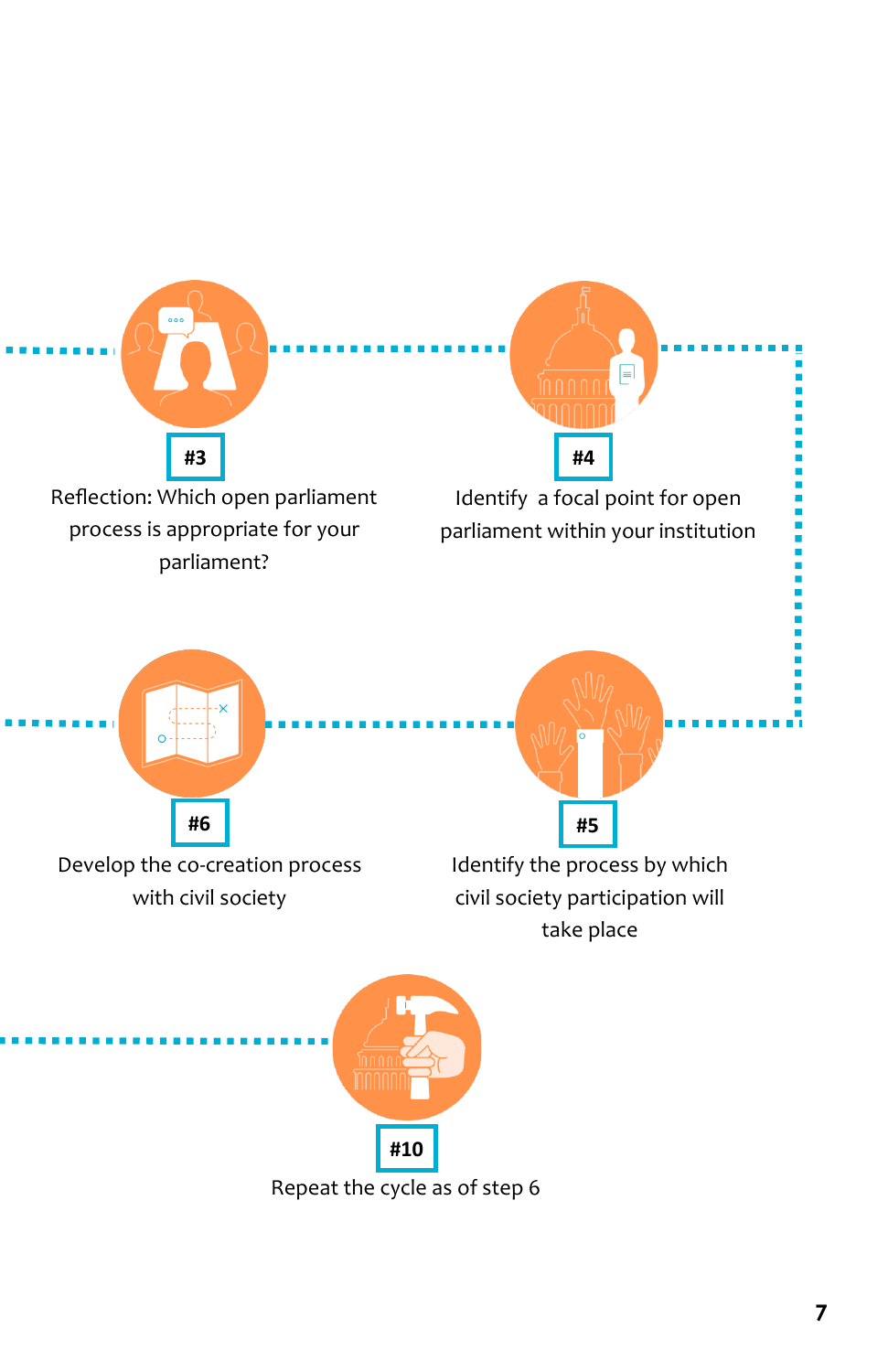# **Step 1: Build political will**

Building political will is a critical step to advancing open parliament reforms and one that will be continuous throughout the process. To build support for engaging in an Open Parliament Action Plan, it can be helpful to build an informal cross-party network of like-minded parliamentarians to champion the reforms, as well as to consider the key parliamentary actors who need to be engaged for this process to be successful.

#### **Relevant actors:**

| Political parties           | All chambers                            | Parliamentary<br>administration |
|-----------------------------|-----------------------------------------|---------------------------------|
| Parliamentary<br>leadership | Civil society<br>organizations          | General public                  |
|                             | <b>OGP National Point</b><br>of Contact |                                 |

#### **Remember...**

The objective of such a plan is to generate reforms and/or activities to strengthen the parliament's ability to adopt better laws that have been debated and developed with input from individuals from all backgrounds, as well as those who will be affected by their implementation. Parliamentary openness promotes spaces for effective dialogue and the collaborative elaboration of public policies. In addition, transparency can promote respect towards opposing opinions as well as evidenced-based legislation. A better quality of work will emanate from a plural, inclusive legislative body that provides data to support the decisions that are adopted.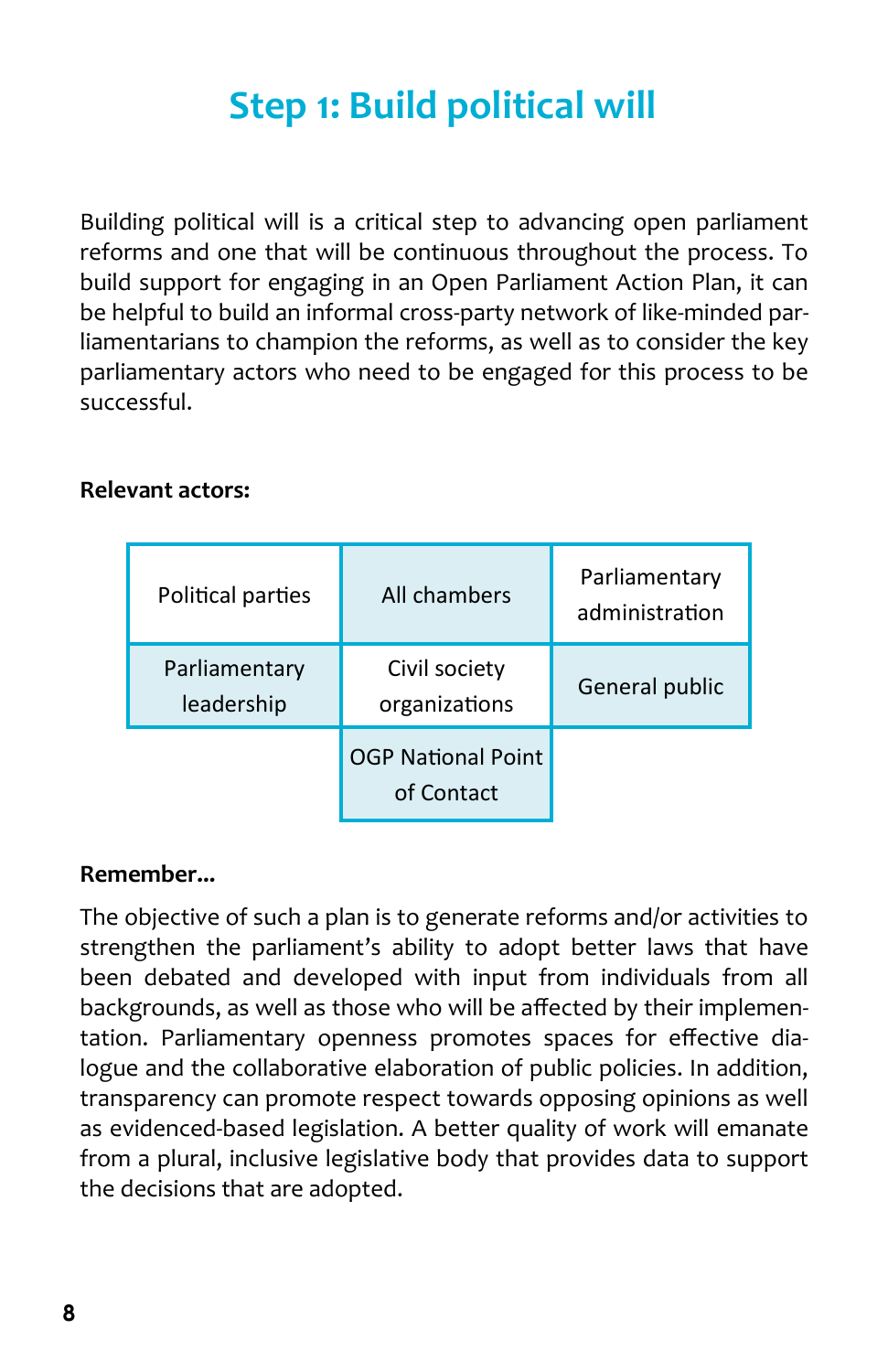### **Step 2: Create or identify a parliamentary body to lead the process**

A parliamentary body should be identified or created to provide institutional leadership and sustainability to the process. Such a parliamentary body can be established under various levels of formality. It can be an existing or new standing parliamentary committee, a special ad-hoc committee, a multi-party group or caucus, or the process can be led by the board of directors or president of the parliament. A more formal arrangement will ensure the sustainability of this initiative but this may not be feasible in all cases.

| <b>Composition</b>                                                                                                                                                                                                                                                                   | <b>Mandate</b>                                                                                                                                                                                                                                                                                                                                                        | <b>Resources</b>                                                                                                                                                                                                                                                                                              |
|--------------------------------------------------------------------------------------------------------------------------------------------------------------------------------------------------------------------------------------------------------------------------------------|-----------------------------------------------------------------------------------------------------------------------------------------------------------------------------------------------------------------------------------------------------------------------------------------------------------------------------------------------------------------------|---------------------------------------------------------------------------------------------------------------------------------------------------------------------------------------------------------------------------------------------------------------------------------------------------------------|
| - Multi-partisan repre-<br>sentation.<br>- Representation<br>from all chambers (if<br>parliament is bicam-<br>eral).<br>- Key parliamentary<br>clerks.<br>- Rotation of presi-<br>dency of the body<br>between majority<br>and opposition par-<br>liamentarians is rec-<br>ommended. | - Lead a process that<br>will commit the par-<br>liament to the action<br>plan.<br>- Serve as champions<br>of parliamentary<br>openness reforms.<br>- Engage with civil<br>society in a co-<br>creation process.<br>- Undertake public<br>consultations.<br>- Monitor the imple-<br>mentation of the ac-<br>tion plan adopted.<br>-Lead the develop-<br>ment of self- | - Human resources:<br>Support from parlia-<br>mentary clerks<br>(ideally non-partisan<br>staff who remain em-<br>ployed across elec-<br>toral cycles).<br>-Financial /<br>institutional re-<br>sources: Ability to<br>meet regularly, budg-<br>et for co-creation pro-<br>cess and public con-<br>sultations. |
|                                                                                                                                                                                                                                                                                      | assessments reports.                                                                                                                                                                                                                                                                                                                                                  |                                                                                                                                                                                                                                                                                                               |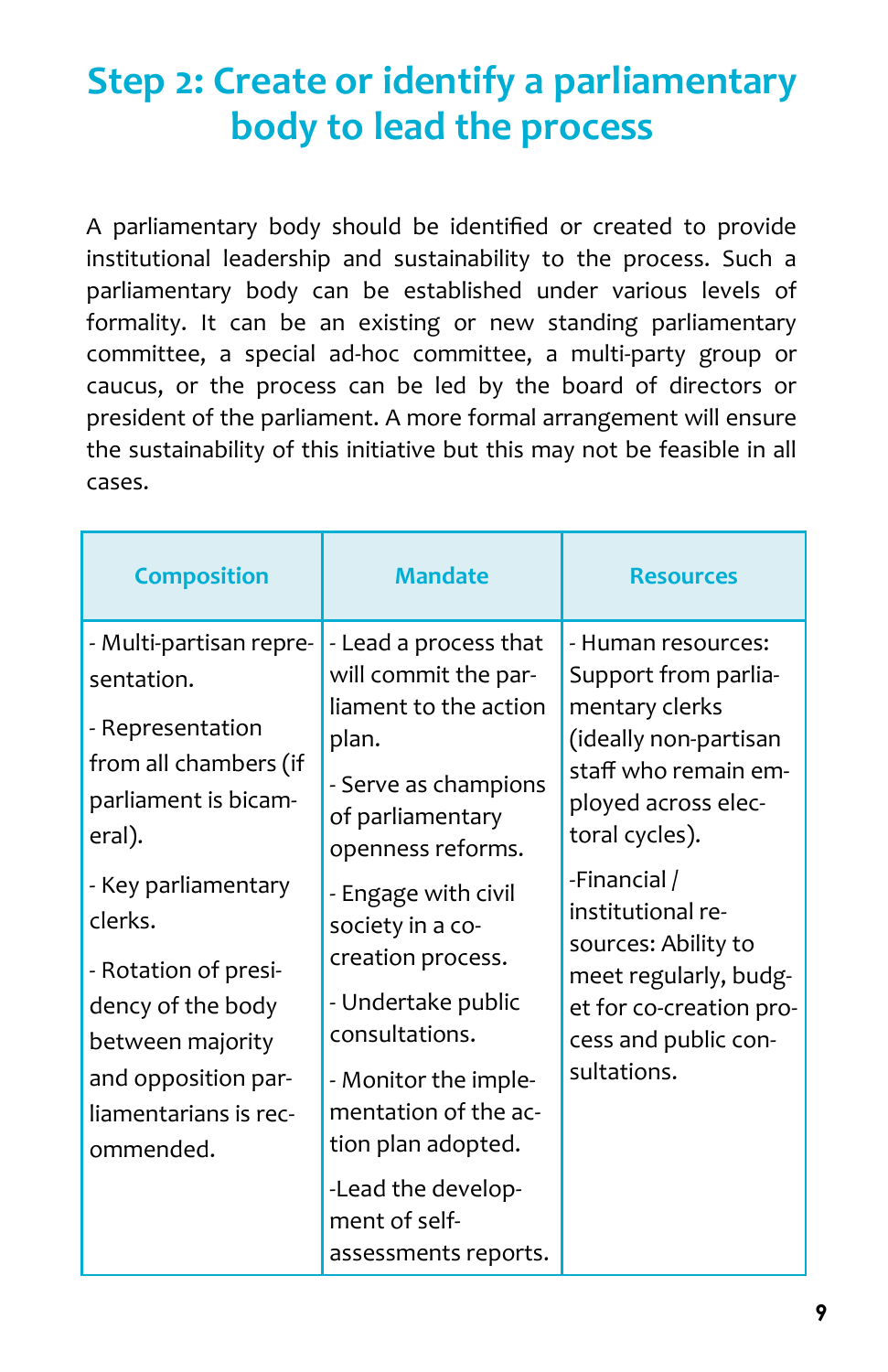## **Step 3: Reflection: Which open parliament process is appropriate?**

There are various options for parliaments to develop open parliament initiatives. Consult the Open Government Partnership [\(OGP\) Website](https://www.opengovpartnership.org/participants) for a list of participating countries.

#### **Parliaments of OGP Participating Countries**

Parliaments in OGP participating countries can determine which of the options below would be most beneficial given the national context:

| <b>Option 1:</b> Submit stand-alone<br>open parliament commitments in<br>the government's Action Plan. | Option 2: Co-create an Open Par-<br>liament Action Plan as a chapter<br>of the government's Action Plan. |
|--------------------------------------------------------------------------------------------------------|----------------------------------------------------------------------------------------------------------|
|                                                                                                        | The executive branch has the The executive branch has the                                                |
|                                                                                                        | leading role in the Action Plan leading role in the Action Plan                                          |
| process and the parliament de- process and the parliament de-                                          |                                                                                                          |
| velops implements, monitors and velops implements, monitors                                            |                                                                                                          |
| evaluates the open parliament and evaluates the Open Parlia-                                           |                                                                                                          |
|                                                                                                        |                                                                                                          |
| commitment(s).                                                                                         | ment Action Plan.                                                                                        |
|                                                                                                        |                                                                                                          |
| The                                                                                                    | executive and legislative The executive and legislative                                                  |
| branches must collaborate to branches must agree to inte-                                              |                                                                                                          |
| identify a process by which open                                                                       | grate the Open Parliament Ac-                                                                            |
| parliament commitments can be                                                                          | tion Plan as a chapter of the gov-                                                                       |
| integrated in the body of the ernment's Action Plan.                                                   |                                                                                                          |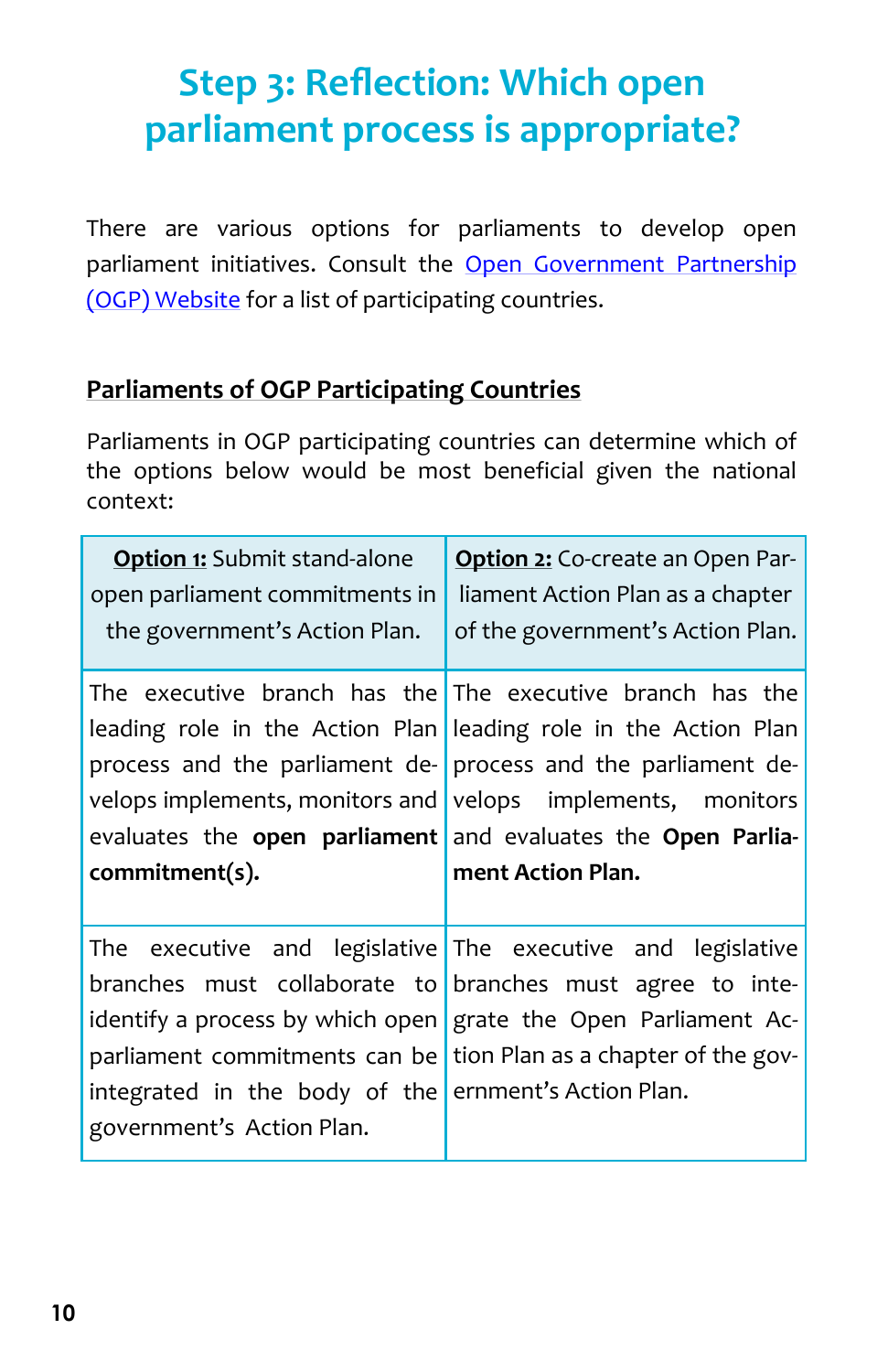For both options, the following must be considered:

- $\Rightarrow$  Cover the same 2-year period of time as the country's Action Plan.
- $\Rightarrow$  Be submitted to OGP as part of the country's Action Plan through the official OGP Point of Contact.
- $\Rightarrow$  Follow the OGP Co-[creation and Participation Standards](https://www.opengovpartnership.org/ogp-participation-co-creation-standards) and thus be developed and implemented in partnership with civil society, as explained in this guide. Additional information can be consulted in OGP'[s Participation and Co](https://www.opengovpartnership.org/sites/default/files/OGP_Participation-CoCreation-Toolkit_20180509.pdf)-Creation Toolkit.
- $\Rightarrow$  Follow OGP Action Plan development guidance on the format of commitments.
- $\Rightarrow$  Be subject to the process and timeline of the country's review by the Independent Reporting Mechanism (IRM).

#### **Parliaments from non-OGP participating countries**

Parliaments in countries that do not participate in OGP can develop their own Open Parliament Action Plan. While these plans will not be evaluated by the OGP Independent Review Mechanism, parliaments are encouraged to follow the same steps and standards set by OGP, particularly in terms of participation, monitoring and evaluation. Parliaments embarking on this process can also take this opportunity to promote OGP and advocate for their government to join this international partnership.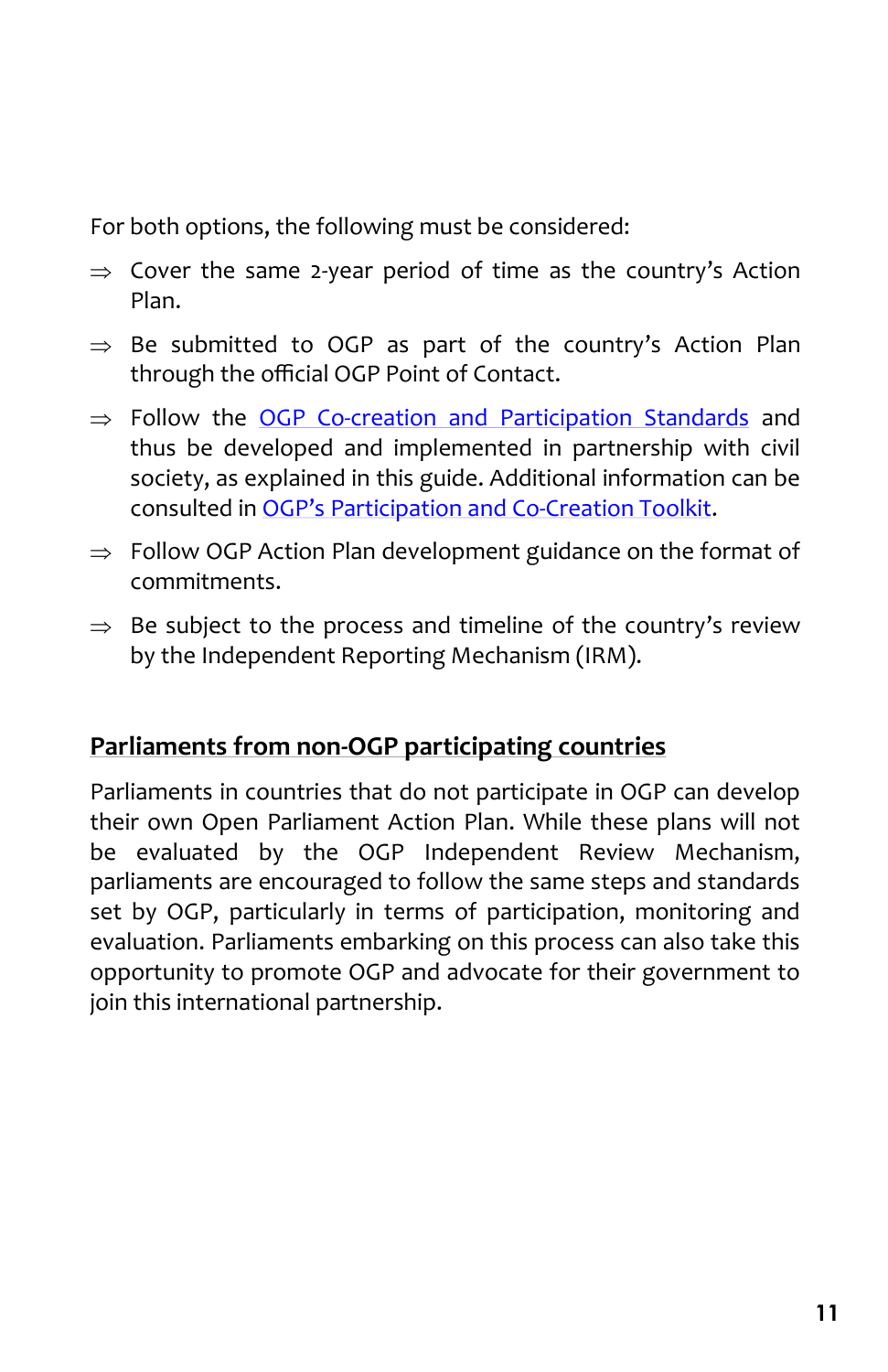# **Step 4: Select a parliamentary focal point for all open parliament matters**

This role is usually assigned to a non-partisan senior parliamentary official for sustainability reasons, to support the work of the parliamentary body leading this process. This person's main responsibilities are to:

- $\Rightarrow$  Serve as an internal champion for parliamentary openness reform efforts.
- $\Rightarrow$  Support dialogue between parliament and civil society.
- $\Rightarrow$  Coordinate the implementation of legislative openness commitments adopted in the Open Parliament Action Plan.
- $\Rightarrow$  Report on progress of the Open Parliament Action Plan.
- $\Rightarrow$  Support communications around the Open Parliament Action Plan.
- $\Rightarrow$  Liaise with the Open Parliament e-Network and request support when required.
- $\Rightarrow$  Participate in and promote parliamentary participation in regional and global open parliament and open government events.
- $\Rightarrow$  Liaise with Open Parliament focal points from other countries.

As the parliamentary focal point will be responsible for supporting the action plan process, it might be important to consider the resources he or she might need to effectively undertake this role. This might include a team of dedicated staff and financial resources to implement the co-creation process and the adopted commitments, as well as to participate in regional and global events to exchange experiences.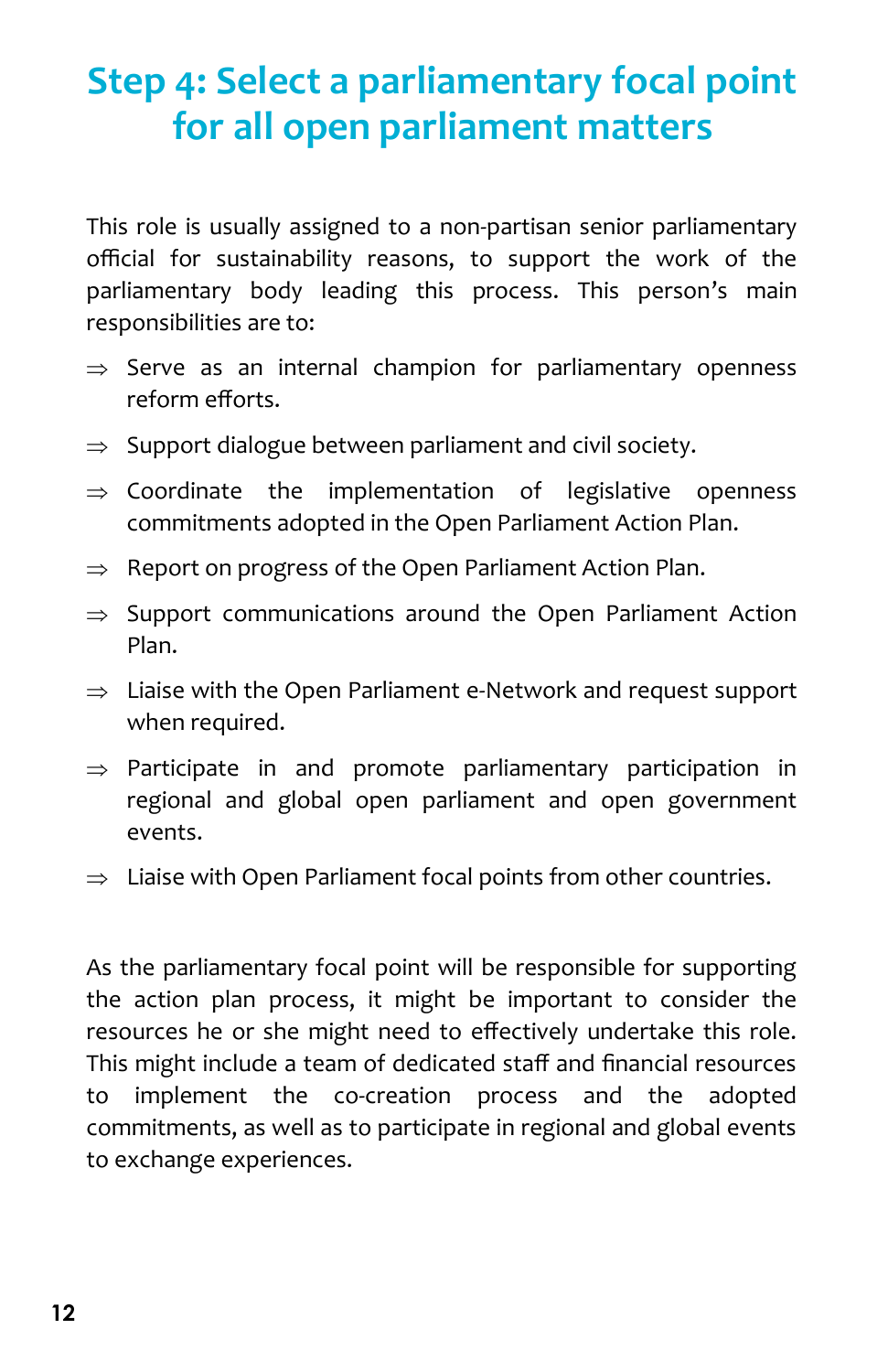# **Step 5: Identify a process to determine civil society engagement**

To ensure high quality participation from various stakeholder groups, a strategy to engage civil society in this process should be established. To fully comply with the concept of co-creation, it is advised to not only invite civil society to provide their input in the development of the Open Parliament Action Plan, but also in determining the process that will be applied to develop, monitor and evaluate it.

The mechanism for civil society engagement throughout the action plan cycle should be open, fair and transparent. Such engagement can take place through various levels of formality, ranging from the establishment of a Parliamentary Multi-Stakeholder Forum, Group or Committee to an open call for participation at all meetings.

| <b>Formal - Multi-</b><br><b>Stakeholder Forum,</b><br><b>Group or Committee</b> | A forum, group or committee composed of<br>both the parliamentary body and civil soci-<br>ety representatives oversees the entire<br>action plan cycle. It is recommended for<br>civil society representation on this forum<br>be determined by a civil society led pro- |
|----------------------------------------------------------------------------------|--------------------------------------------------------------------------------------------------------------------------------------------------------------------------------------------------------------------------------------------------------------------------|
| <b>Informal - Open Call</b><br>for Each Meeting                                  | An open call for civil society participation is<br>sent with reasonable notice prior to all<br>meetings where the plan is being devel-<br>oped, monitored or evaluated.                                                                                                  |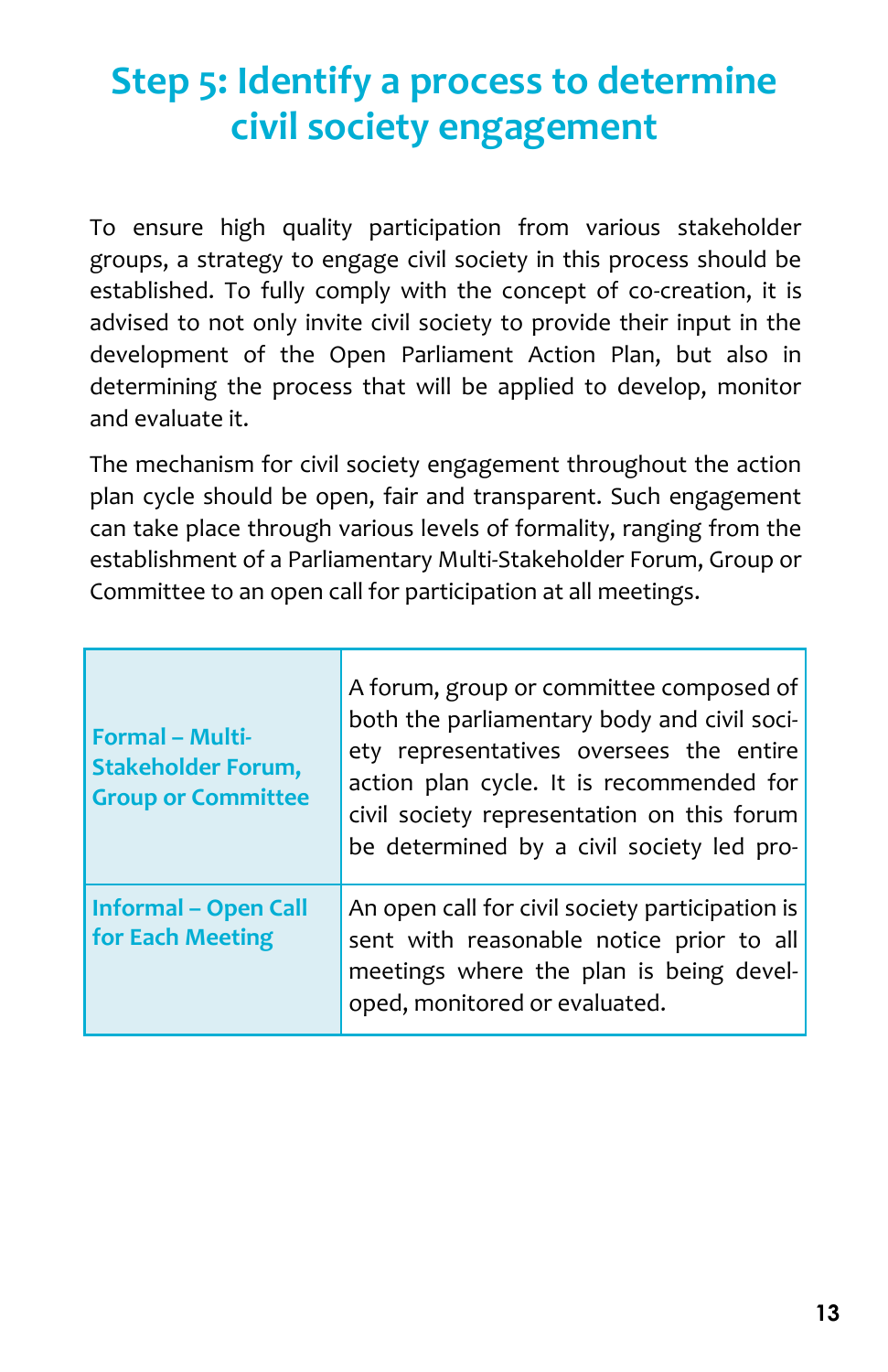# **Step 6: Develop the co-creation process with civil society**

The first co-creation meeting, with participation from the parliamentary body and civil society representatives (as identified in the previous step), can focus on determining the co-creation process for the Open Parliament Action Plan. In planning for an Open Parliament Action Plan process, as with any participatory process, it is recommended to pay particular attention to four elements:

- **Purpose:** Defining and agreeing with a clear purpose is the first crucial step to developing any participatory process. When defining a purpose, it's important to consider the primary and secondary outputs and outcomes that you wish to achieve.
- **Context**: There are a wide range of contextual factors that should be considered when planning the co-creation process. These relate both to internal factors (capacity and resources, decision-making process, internal parliament stakeholders, Budget process) within the parliament and external factors (awareness, geographic scale, internet penetration, expertise, pre-existing networks) in wider society.
- **People**: Different groups may be involved for different purposes at different stages of the OGP cycle. For example, citizens, civil society, and other stakeholders may be engaged in awareness raising, agenda setting, ideas generation, commitment formulation, decision-making, implementation, oversight or evaluation.
- **Process**: Considering the questions of purpose, context, and people will help define the process of involving civil society, citizens, and other stakeholders in the Open Parliament Action Plan cycle. Specifically, it will determine the combination of methods and channels to be used at different stages of the process.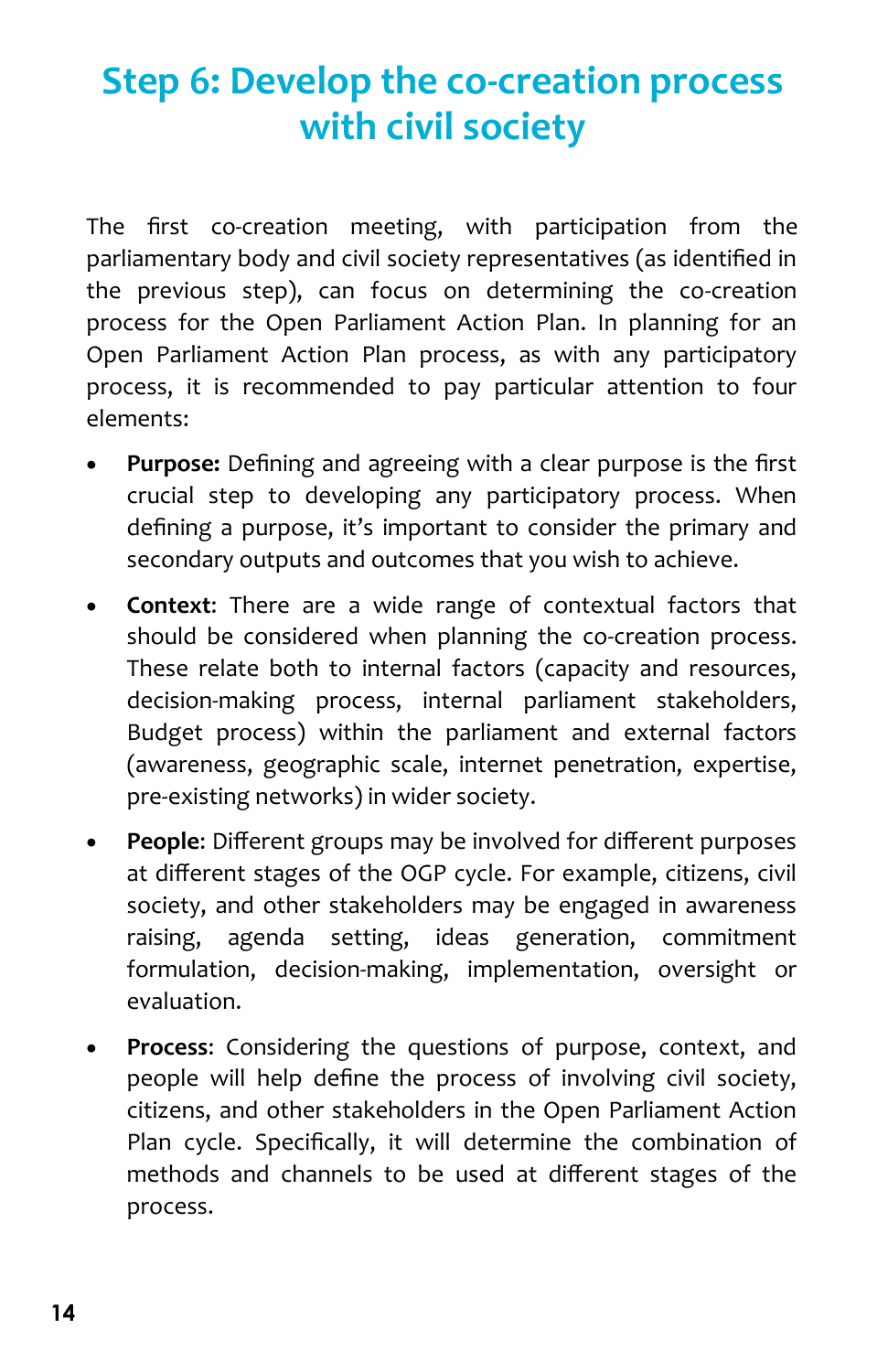## **Step 7: Co-create the Open Parliament Action Plan**

The co-creation process developed in the previous step is applied and the commitments of the Open Parliament Action Plan are developed and prioritized. Successful Open Parliament Action Plans focus on significant national priorities and ambitious reforms; are relevant to the values of transparency, accountability, public participation and ethics; and contain specific, time-bound, and measurable commitments.

#### **Timeframe**

It is recommended for action plans to cover a minimum duration of one year in order to achieve significant results, and a minimum of two years within OGP. It can be important to consider: 1) electoral cycles, 2) changes in parliamentary leadership and 3) parliamentary budgeting and strategic planning processes.

#### **Format and Length**

Experience has shown that action plans listing around 5 high quality commitments spread over multiple themes are preferable to those with a large number of weaker commitments. Action plans should be clear, succinct, and action oriented and should be written in plain language with minimal use of jargon or technical terms.

#### **Individual Commitments**

When drafting individual commitments within the plan, it is important for them to be verifiable, measurable, answerable, relevant and time-bound.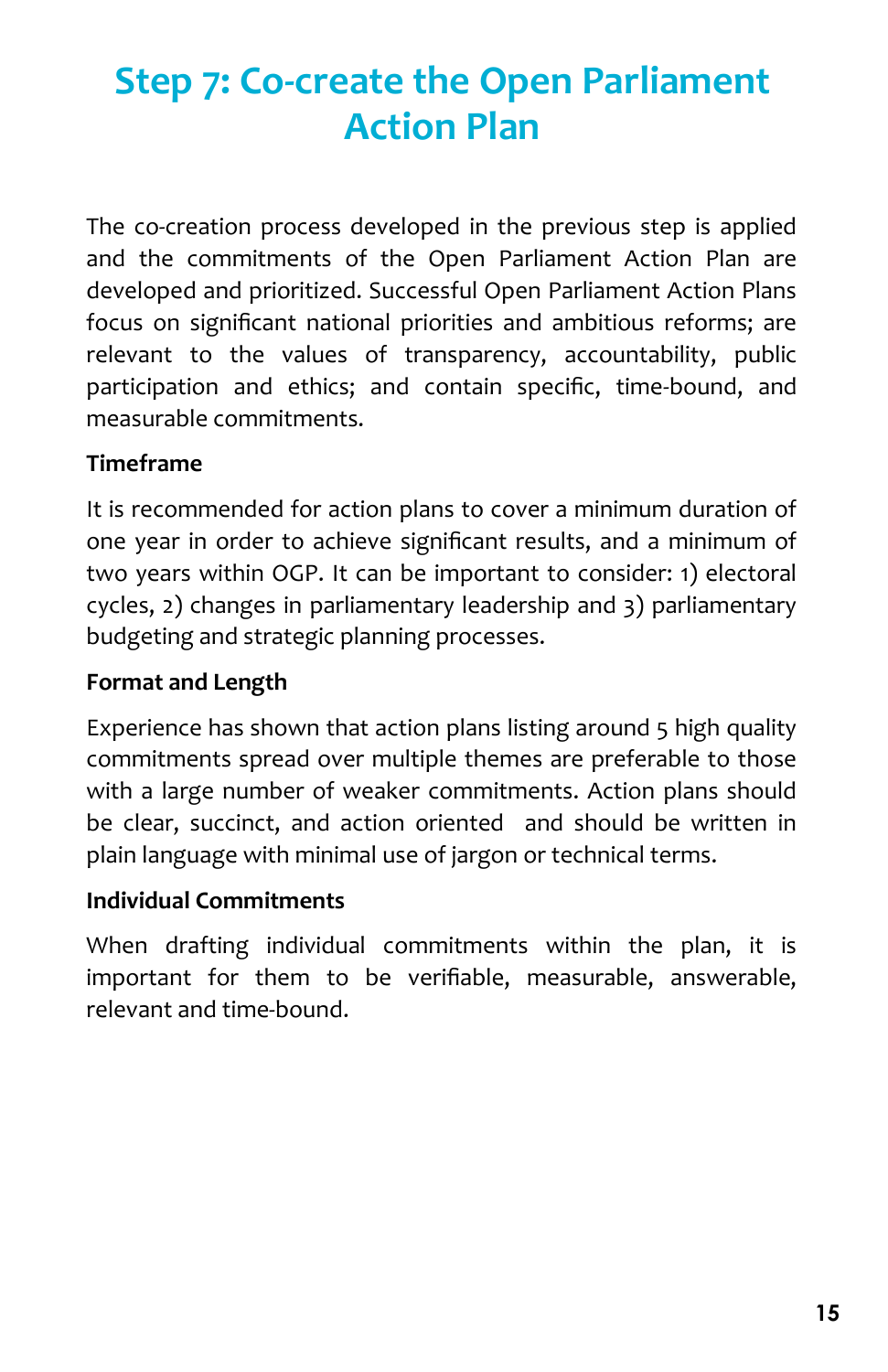### **Step 8: Adopt and implement the Open Parliament Action Plan**

The Open Parliament Action Plan is formally adopted by the parliament in accordance with the authorization process determined in step 2, Create or identify a parliamentary body to lead the Open Parliament Action Plan. It can be important to consider a communications strategy for the launch of the plan.

The parliament, in collaboration with civil society partners, then implements the commitments of the Open Parliament Action Plan and monitors its progress (as explained in the following step). During this phase of the action plan, parliament holds regular meetings with civil society representatives to monitor its progress.

Parliaments undertaking the action plan cycle within the OGP framework must coordinate the inclusion of their open parliament commitments or Open Parliament Action Plans in the country's OGP National Action Plan. The OGP Point of Contact then submits the country's National Action Plan to the OGP Support Unit.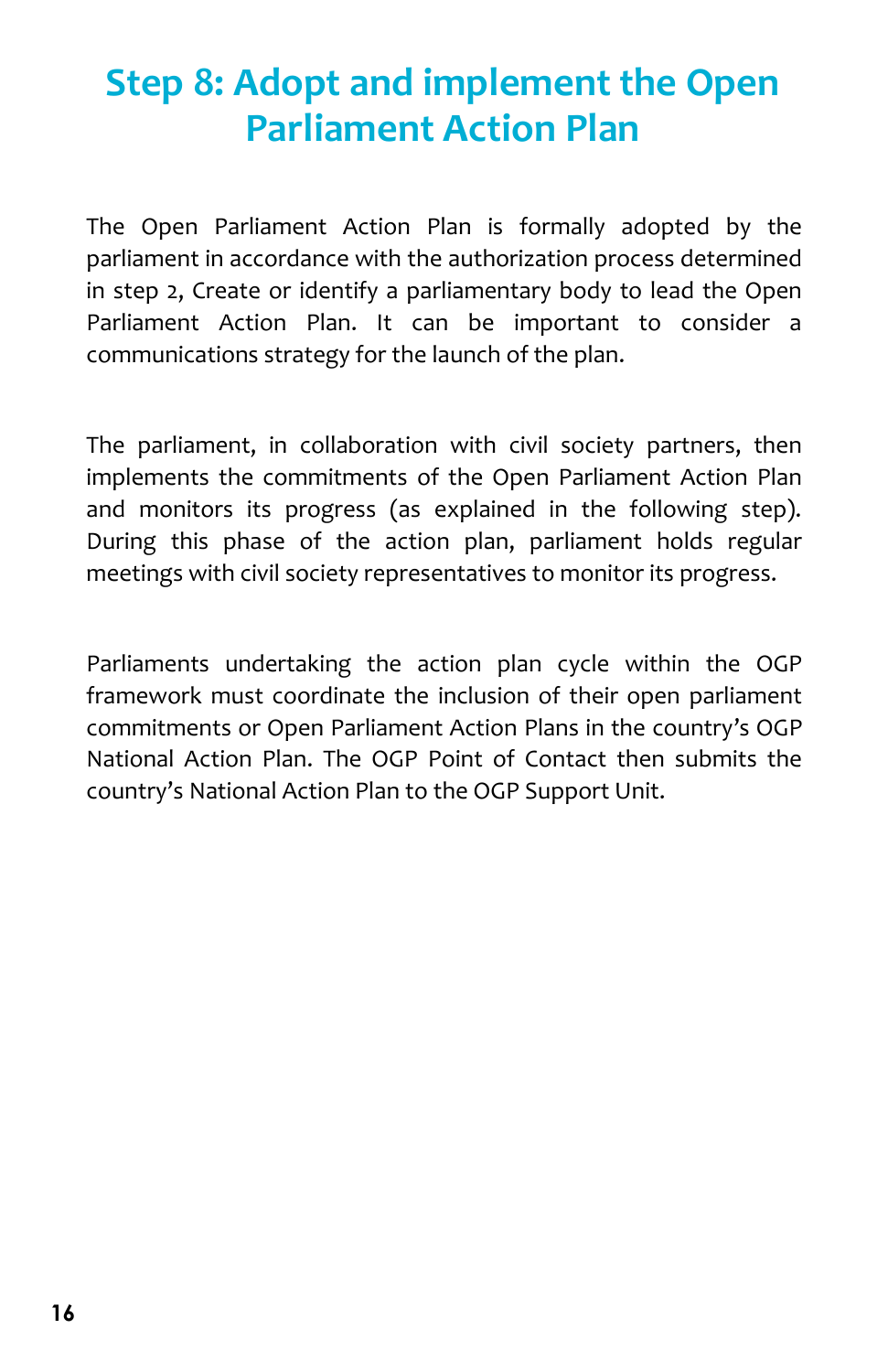### **Step 9: Monitor progress and evaluate success**

To ensure that the plan is on track and that commitments are implemented successfully, it is recommended for the parliament to monitor its progress on a regular basis and engage stakeholders to determine if new initiatives are reaching intended outcomes. Midterm and end-of-term self-assessment reports completed in consultation with civil society are encouraged, along with a communications strategy to share progress with citizens.

**Self-assessment reports** are a key element for accountability and serve as a means of tracking progress. They are also helpful for various stakeholders to gain an understanding of the parliament's perspective on the Open Parliament Action Plan process and results achieved over the course of the year. Incorporating the reflections of civil society participants and the public at large in the process can add great value to the self-assessment reports, whether it is undertaken through the multi-stakeholder forum if one was established, or through a separate consultative process.

#### **OGP Independent Review Mechanism (IRM)**

Open Parliament Action Plans or commitments developed in the framework of the OGP will also be subject to the Independent Review Mechanism of this partnership. As part of this process, an independent researcher will undertake the necessary review and consultations with key actors to develop evaluation reports.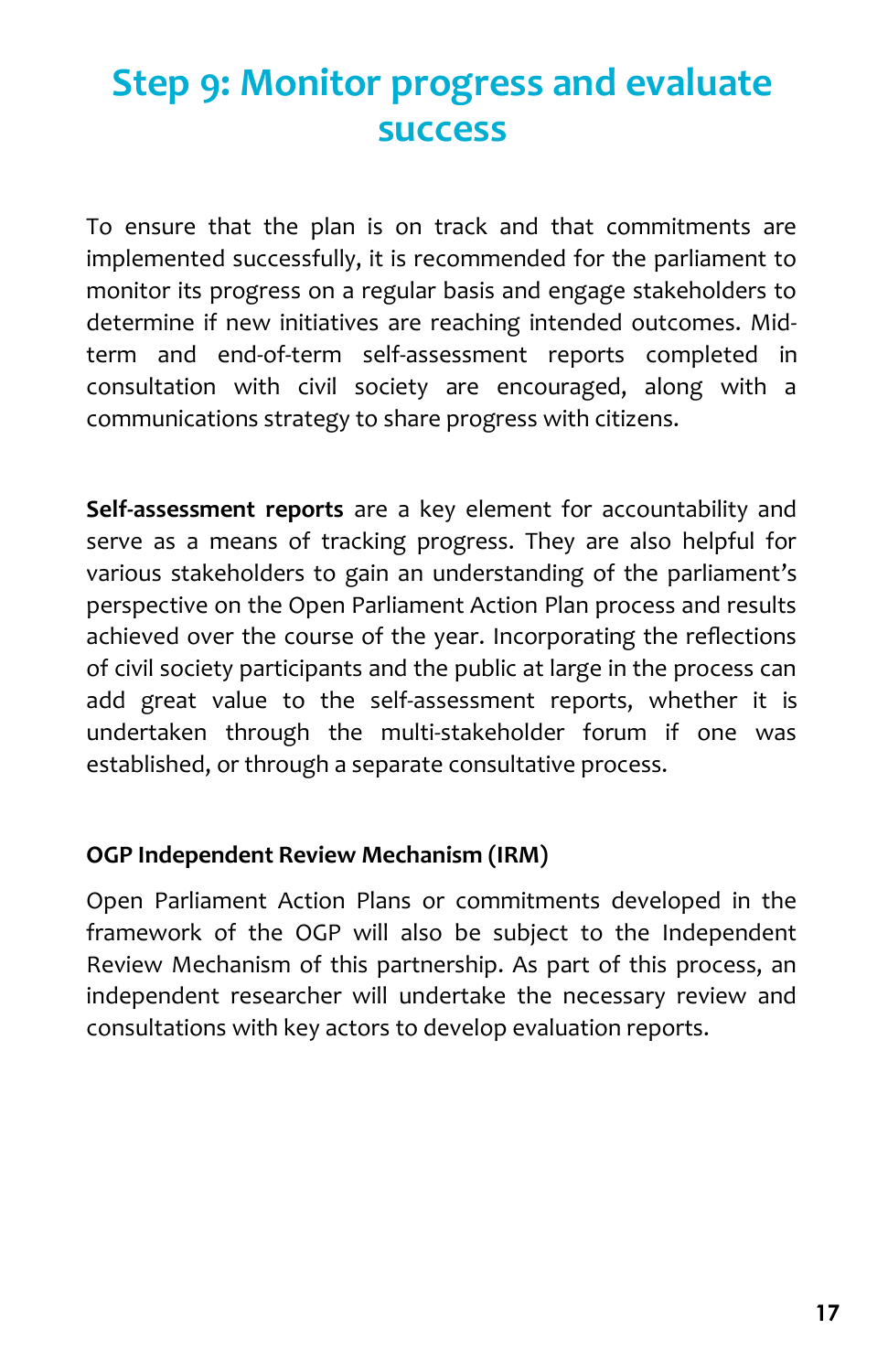### **Step 10: Repeat the cycle**

Given that this is a process of continuous improvement, after one plan ends, lessons learned from the monitoring and evaluation process are considered in the development of a new plan. It is recommended to circle back to step 6 or earlier, to have an opportunity to review and consider improvements to the civil society engagement process/mechanism.

### **How can parliaments support open government reforms?**

Beyond implementing open parliament initiatives, parliaments can play an important role in supporting open government initiatives across all branches of the State. For more information, consult OGP'[s Parliaments as Partners for Open Government Reform.](https://www.opengovpartnership.org/sites/default/files/OGP_Parliaments-Partners_January2018.pdf)

**Championing OGP's values and principles** by reviewing and ratifying relevant legislation.

**Partnering with OGP for ambitious reform** by setting the national agenda and lending political weight to OGP initiatives.

**Improving the implementation of Action Plans** through parliamentary action and by publicly holding government to account.

**Securing sustainable open government reforms** by building political traction across party lines and electoral cycles.

**Embracing open parliament reforms** to cement open government across the political landscape.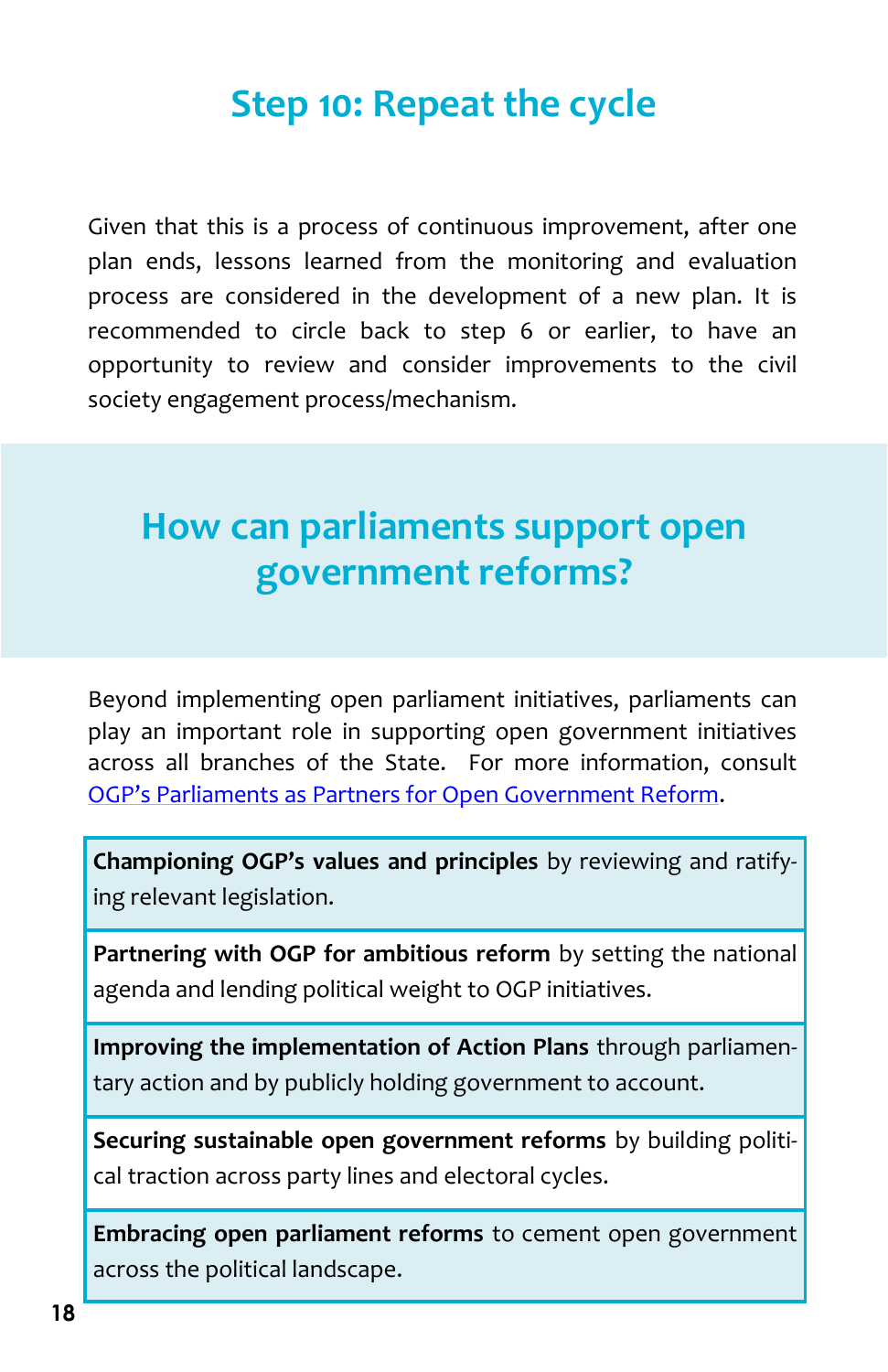# **How can the Open Parliament e-Network (OPeN) assist?**

The [Open Parliament e](https://www.openparliamentenetwork.org/)-Network (OPeN) is a consortium of international and civil society organizations composed of ParlAmericas, National Democratic Institute, Latin American Legislative Transparency Network, Westminster Foundation for Democracy, Directorio Legislativo, Office for Democratic Institutions and Human Rights (ODIHR) of the Organization for Security and Cooperation in Europe (OSCE), and United Nations Development Programme (UNDP) that have come together to coordinate global efforts to advance legislative openness and contribute to global progress towards Sustainable Development Goal 16 to build strong institutions.

OPeN partners can support actors involved in the Open Parliament Action Plan cycle by:

- Sharing experiences and best practices on aspects of action plans.
- Reviewing and providing feedback on content of draft action plans.
- Identifying ambitious model commitments to include in action plans.
- Helping parliaments incorporate feedback from self-assessments and Independent Review Mechanism reports.
- Connecting parliaments to learning resources such as case studies, good practices, research papers, etc.
- Conducting bilateral or regional peer exchanges among countries.
- Providing technical assistance at the country-level to help with any stage of the action plan process.
- Organizing periodic regional and global events for the parliamentary openness community.
- Supporting advocacy efforts related to parliamentary openness, such as the [Global Legislative Openness Week \(GLOW\).](http://openparlweek.org/)

For any additional information about OPeN or its Parliamentary Leadership Council, contact the consortium through any of the partner organizations or by contacting [openparlnetwork@gmail.com.](mailto:openparlnetwork@gmail.com)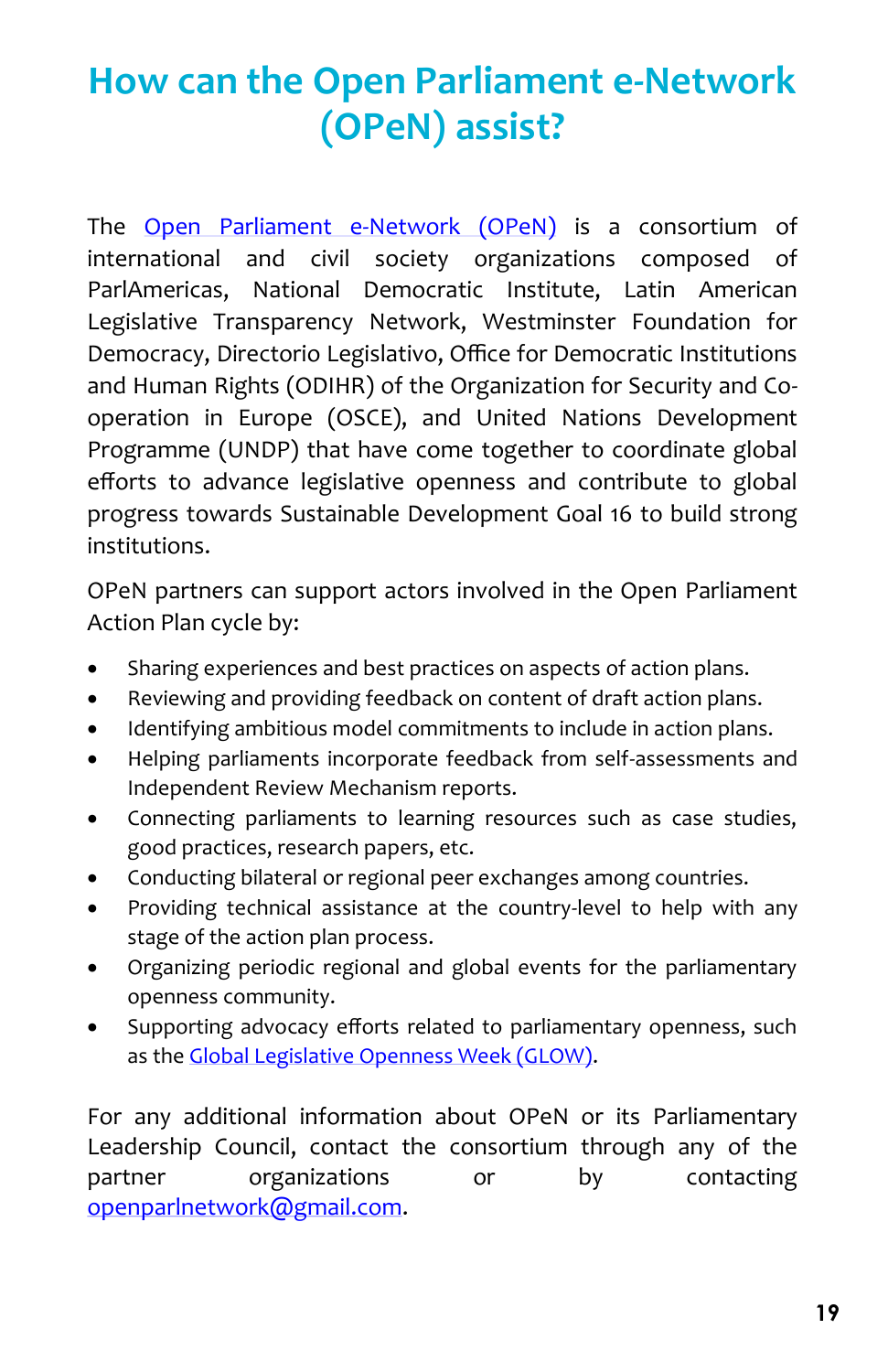### **Chile**

### **Bringing New Voices Into Parliament**

**To bring more citizens into parliament, the Chamber of Deputies in Chile developed a motion for improved regulation on citizen participation.** 

One of the commitments of the first Open Parliament Action Plan was to evaluate existing participation mechanisms in legislative discussions in the National Congress. The conclusions of the study, carried out by the United Nations Development Program, stated that the people participating "were always the same" - a small group that consistently found its way into parliament, with a much larger group left behind. In addition, committees were not consistent in the methods they employed to select who would participate in discussions.

The Bicameral Group on Transparency of the Congress saw an imperative need to improve citizen participation standards in the legislative process and translated this into a commitment in its Second Open Parliament Action Plan.

Using the OGP methodology, an unprecedented co-creation exercise saw almost 100 civil society organizations, parliamentarians and congressional officials develop new regulation that establishes a standard for participation across both Chambers, as well as transparent and more equitable criteria for the selection of the participants of public committee hearings. An administrative unit specializing in citizen participation is set to be created to support citizen participation in its different modalities. Beyond this, updates will be implemented to improve "Virtual Congress", a e-platform that will help decentralize participation. The members of the Chamber of Deputies in the Bicameral Group presented the motion to adopt this Regulation in May 2019 and its approval is expected before the end of the year; in the Senate, the approval to present the motion by the Ethics Commission is expected shortly as well.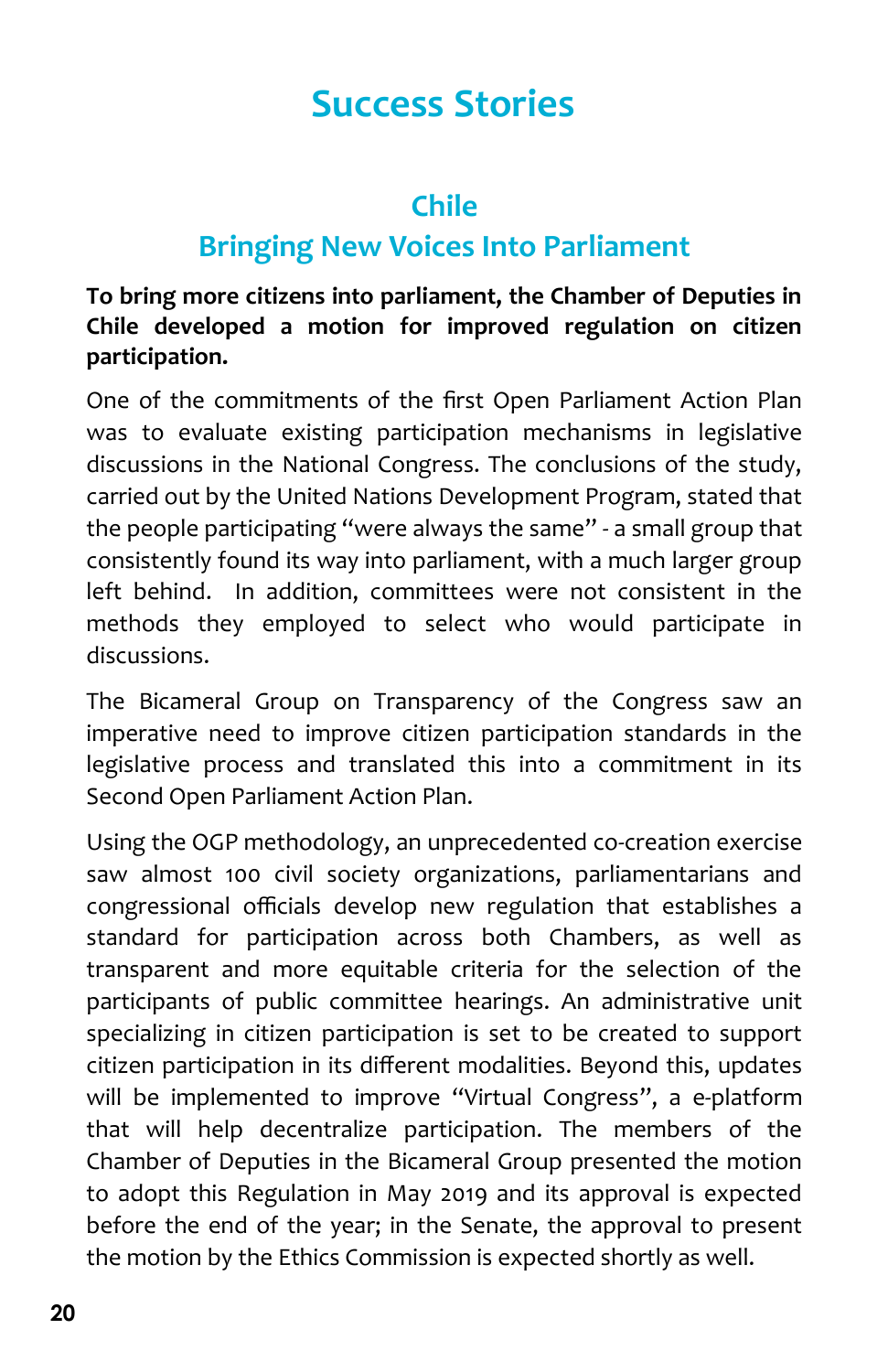### **Croatia**

### **Participatory Democracy through e-Consultations**

#### **Through an e-consultation portal, Croatia now discloses highquality information and empowers citizens to monitor and contribute to the drafting of legislative proposals.**

The public previously had limited opportunities to voice their opinions on legislative proposals. The few online forums that existed were scattered across individual government agencies, discouraging civic participation and lowering public accountability.

A central online [public forum](https://esavjetovanja.gov.hr/ECon/Dashboard) was established to give citizens the opportunity to monitor the drafting of legislation - all the way from the working group phase to its adoption - and to provide feedback. Citizens can register on the site and leave comments on proposed legislation, each of which the various ministries must review.

Once a consultation is completed, the relevant ministry analyses the comments they have received and decides which ones to accept or reject. This initiative has increased accountability by obliging authorities to answer each comment in a timely manner. The media has also played an important role: journalists quickly embraced the platform and highlights when important issues are open for consultations.

Croatia's government now discloses more, and higher-quality, information in a timely manner. This is creating new opportunities for the public to influence decision-making: In 2015, nearly 6,000 participants made over 15,000 comments on the e-consultation portal. From those proposals, 55 percent were completely implemented and 28 percent were partially implemented. By inviting citizens to monitor policy-making and actively contribute to the process, this commitment helped to increased public accountability in the country.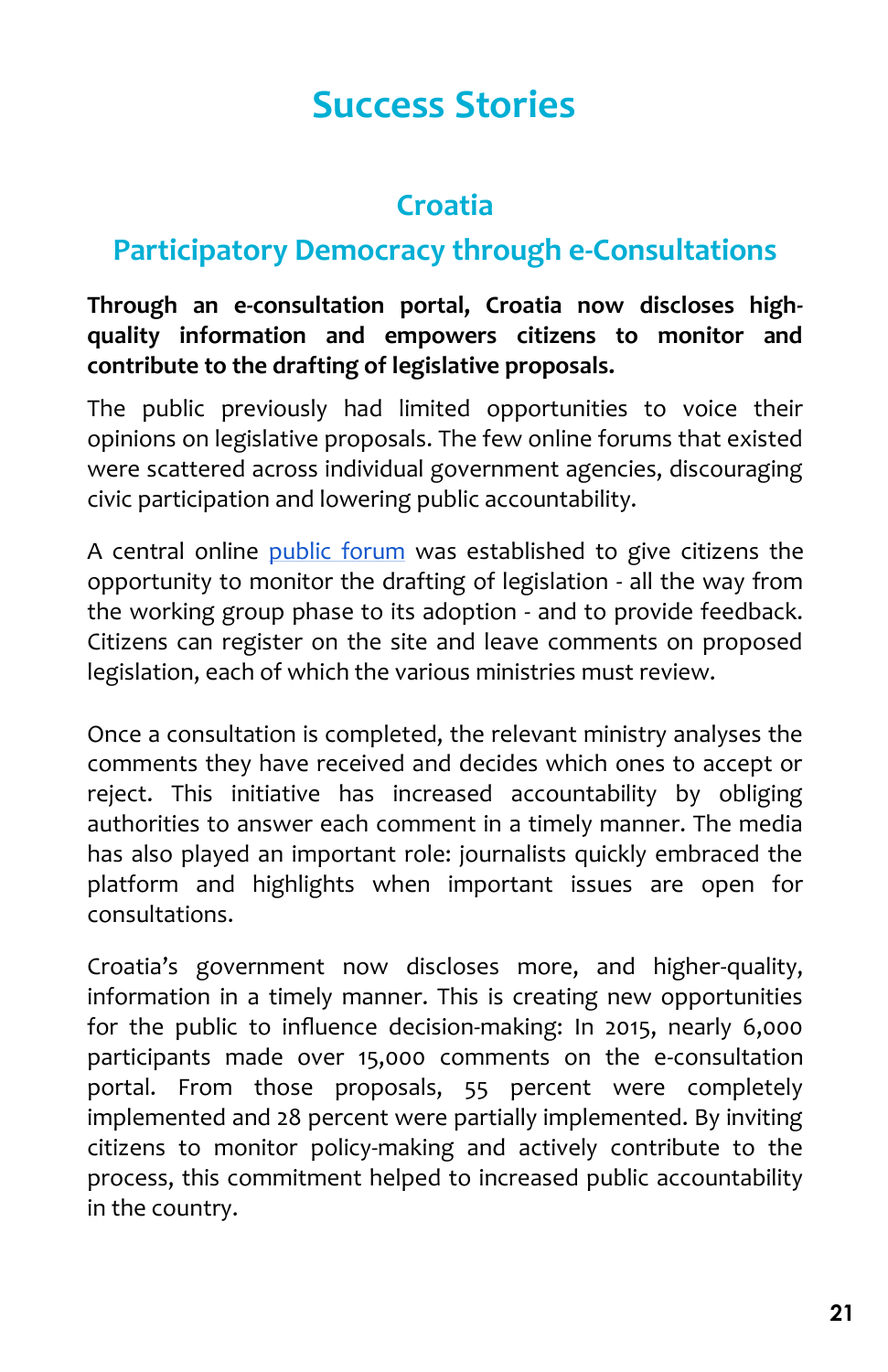### **Paraguay Budget Execution Evaluation**

**In Paraguay, a new Senate portal allows civil society, legislators and other interested parties to monitor budget execution levels for government departments in every sector .**

Limited execution of the budget approved by parliaments is a problem in several sectors, ministerial programs and provinces. The Ministry of Finance publishes this information through its State Financial Information System, but it does so in a very complex format. This makes reading and understanding it difficult for those who are not expert technicians in the field, and it makes it difficult to identify budget lines and details for a specific area.

In its first Open Parliament Action Plan (2016 - 2018), Paraguay's first commitment was to "develop new channels of interaction with citizens that allow and encourage their contribution and monitoring throughout the legislative process". This commitment included conducting a quarterly evaluation of the execution of the budget (both financial and by results) by geographic area, by the ministries of Education, Health, Public Works, Interior, Justice, Urbanism, Housing, Sanitation, Electricity and Social Services.

Today, the information gathered through these evaluations is available on the [Senate's website](http://www.senado.gov.py/index.php/menu-contenido/listado-de-categoria-contenido/222-categoria-tablero-control) in a user-friendly format, making it possible for civil society, legislators, or any other interested party to access the data they are looking for. Executive reports make it easy to locate relevant content, and a traffic light system categorises the budget execution levels of each sector, in each department, providing a quick and intuitive overview.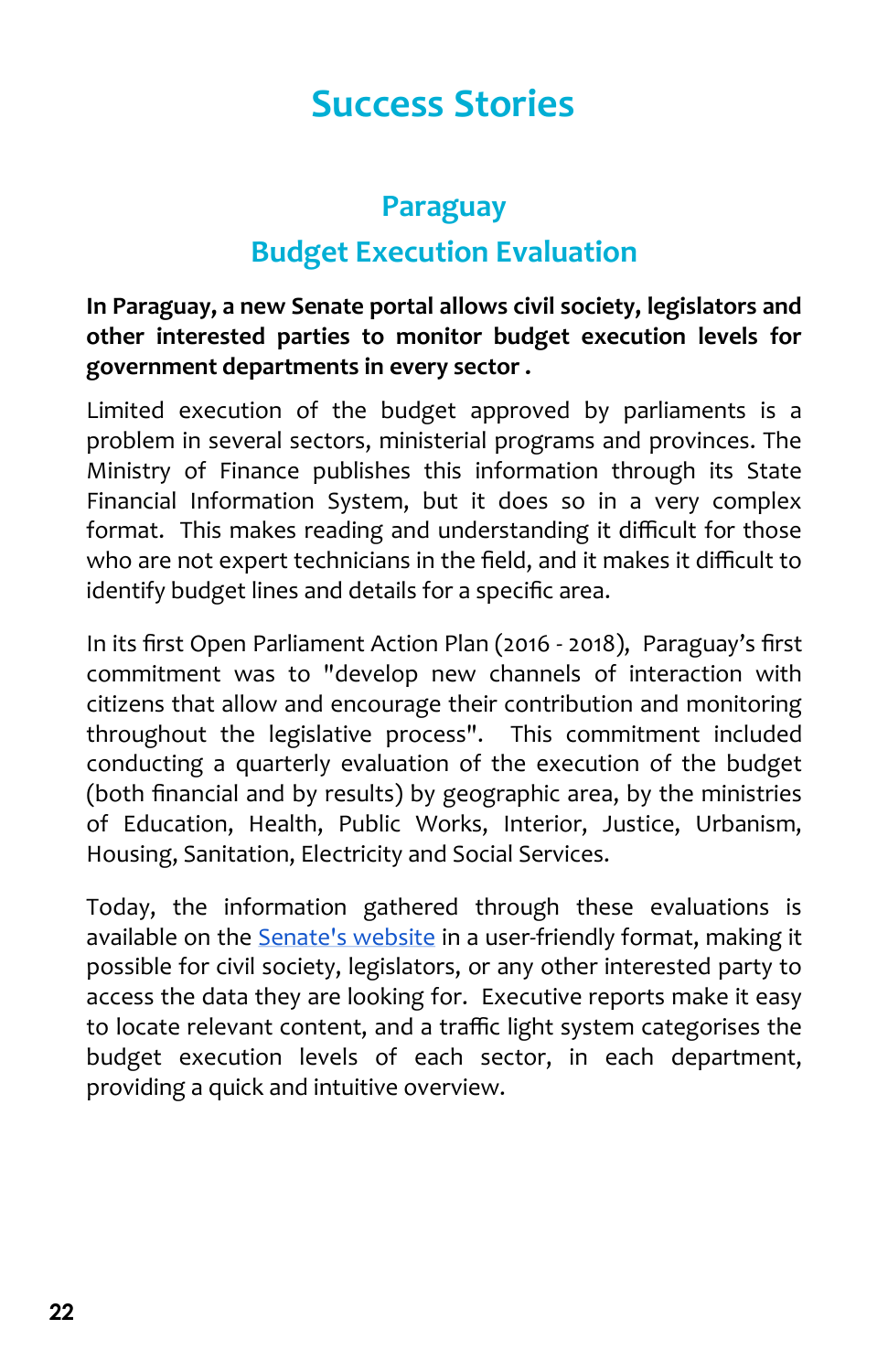### **Estonia**

### **Citizens Find Voice through the People's Assembly**

**Citizens now crowd-source, prioritize, and vote on key policy proposals online and offline through the People's Assembly, or Rahvakogu.** 

In May 2012, a former Estonian MP ignited a major scandal by confessing that party officials gave him money of dubious origin to deposit in party coffers, something he claimed was routine practice for the party.

In response to the wave of protests that followed, the president agreed to consult the public to find solutions to the problem of ongoing corruption. With the support of civil society organizations, the People's Assembly was launched: Rahvakogu, a platform where citizens can crowdsource, prioritize, and vote on key policy proposals online and offline.

Estonia's parliament has since passed two of those proposals into law — on political party financing and public petitions — and has implemented a handful of others. Since 2016, more than 20 proposals, each with 1,000 digital signatures, have reached the parliament through the e-participation platform rahvaalgatus.ee. The potential of this platform is now manifesting beyond Estonia; Jamaica, for instance, is now adapting the platform for domestic use.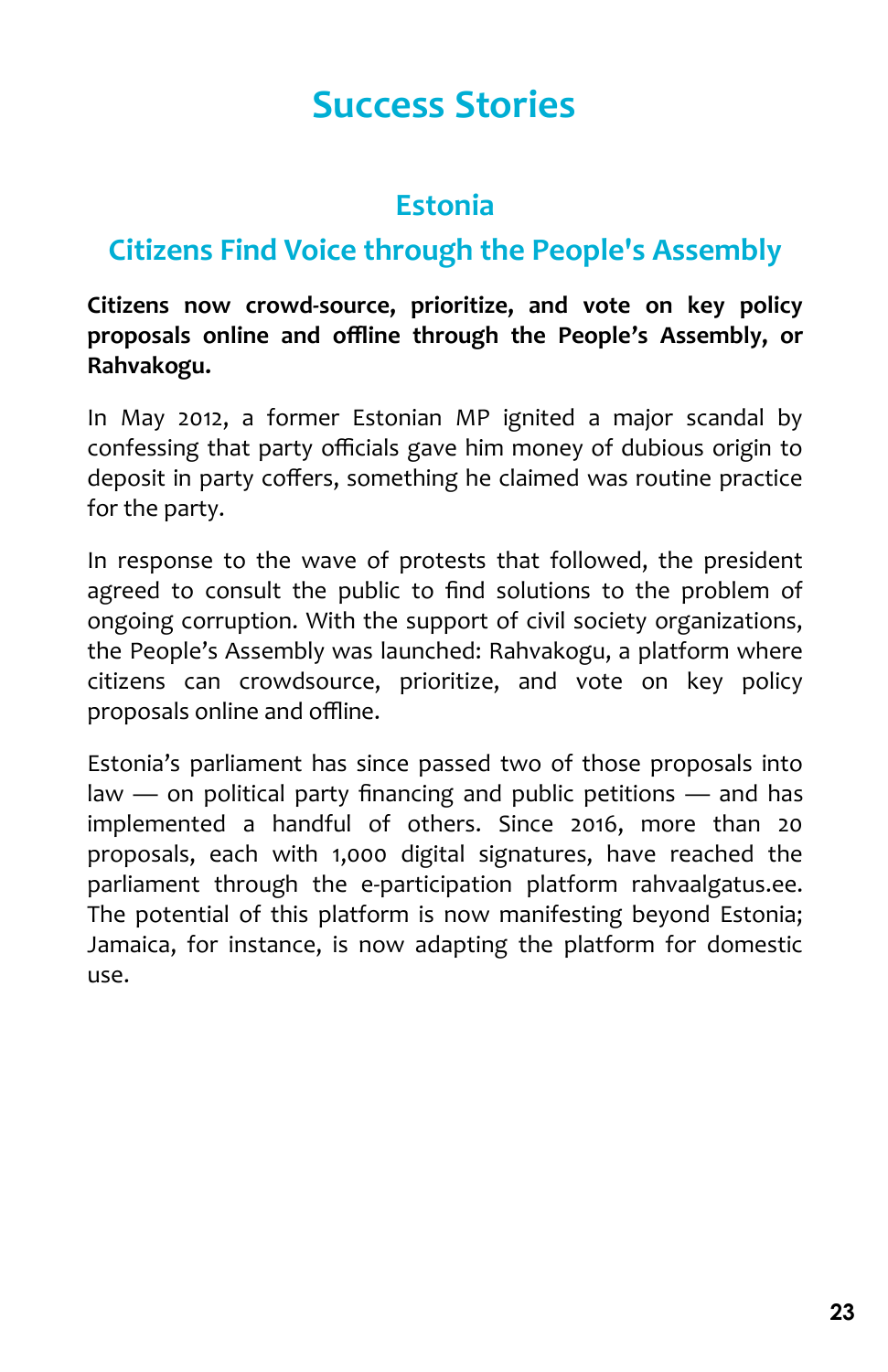![](_page_25_Picture_0.jpeg)

![](_page_25_Picture_1.jpeg)

ParlAmericas is the institution that promotes **PARLIAmentary diplomacy** *in the* **inter-american system**

![](_page_25_Picture_3.jpeg)

ParlAmericas is composed of the **NATIONAL LEGISLAtures** *of the member States of the OAS from North, Central and South America and the Caribbean*

![](_page_25_Picture_5.jpeg)

*ParlAmericas facilitates the exchange of parliamentary* **best practices** *and promotes* **cooperative political dialogue**

![](_page_25_Picture_7.jpeg)

**ParlAmericas mainstreams GENDER EQUALITY** by *advocating for women's political empowerment and the application of a gender lens in legislative work*

![](_page_25_Picture_9.jpeg)

*ParlAmericas fosters* **open parliaments** *by advancing the principles of transparency, accountability, citizen participation, ethics and probity* 

![](_page_25_Picture_11.jpeg)

*ParlAmericas promotes policies and legislative measures to mitigate and adapt to the effects of* **climate change**

![](_page_25_Picture_13.jpeg)

*ParlAmericas works towards strengthening democ*racy and governance by accompanying **ELECTORAL processes**

![](_page_25_Picture_15.jpeg)

ParlAmericas is headquartered in **OTTAWA, CANADA**